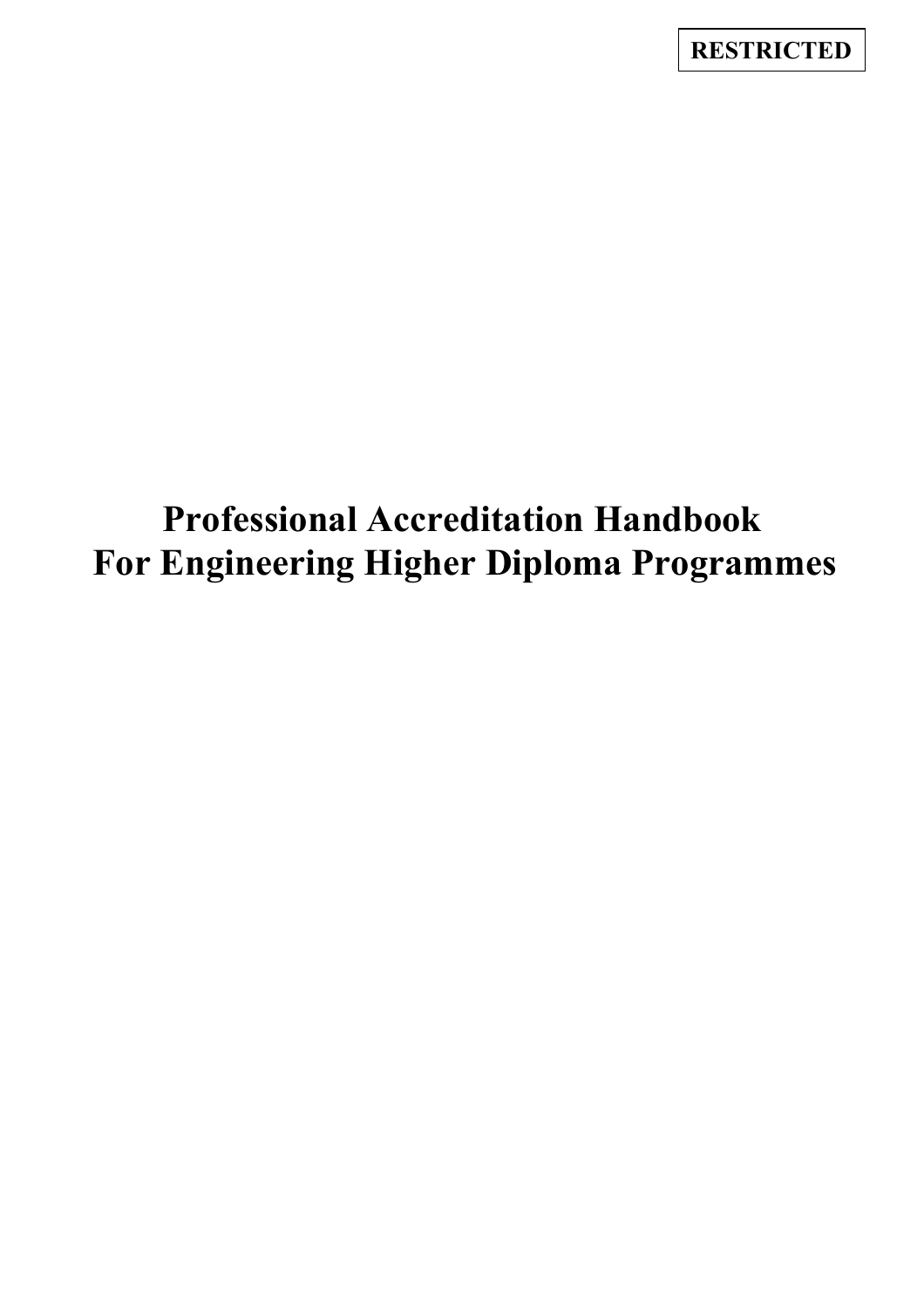# **CONTENTS**

| 1. |      | <b>FRAMEWORK FOR ACCREDITATION</b>                                                                                |    |  |  |
|----|------|-------------------------------------------------------------------------------------------------------------------|----|--|--|
|    | 1.1  | Introduction                                                                                                      |    |  |  |
|    | 1.2  | Accreditation by Faculty or College manufactured and the fact that the Second Accreditation by Faculty or College |    |  |  |
|    | 1.3  | Initiation of Accreditation Exercises                                                                             |    |  |  |
|    | 1.4  | <b>Consultation and Accreditation Visits</b>                                                                      |    |  |  |
|    | 1.5  | Provisional and Full Accreditation                                                                                |    |  |  |
|    | 1.6  |                                                                                                                   |    |  |  |
|    |      | 1.6.1                                                                                                             |    |  |  |
|    |      | 1.6.2                                                                                                             |    |  |  |
|    |      | 1.6.3                                                                                                             |    |  |  |
|    | 1.7  | The Accreditation Panel for Engineering Higher Diplomas manufactured 6                                            |    |  |  |
|    | 1.8  | <b>Visiting Teams</b>                                                                                             |    |  |  |
|    |      | 1.8.1                                                                                                             |    |  |  |
|    | 1.9  |                                                                                                                   |    |  |  |
|    |      | 1.9.1<br>Visit to Consider One Programme                                                                          |    |  |  |
|    |      | 1.9.2 Visit to Consider More than One Programme                                                                   |    |  |  |
|    | 1.10 |                                                                                                                   | 8  |  |  |
|    | 1.11 |                                                                                                                   | 9  |  |  |
|    | 1.12 | Costs                                                                                                             | 9  |  |  |
|    | 1.13 |                                                                                                                   |    |  |  |
|    | 1.14 |                                                                                                                   | 10 |  |  |
|    | 1.15 | Publication                                                                                                       | 10 |  |  |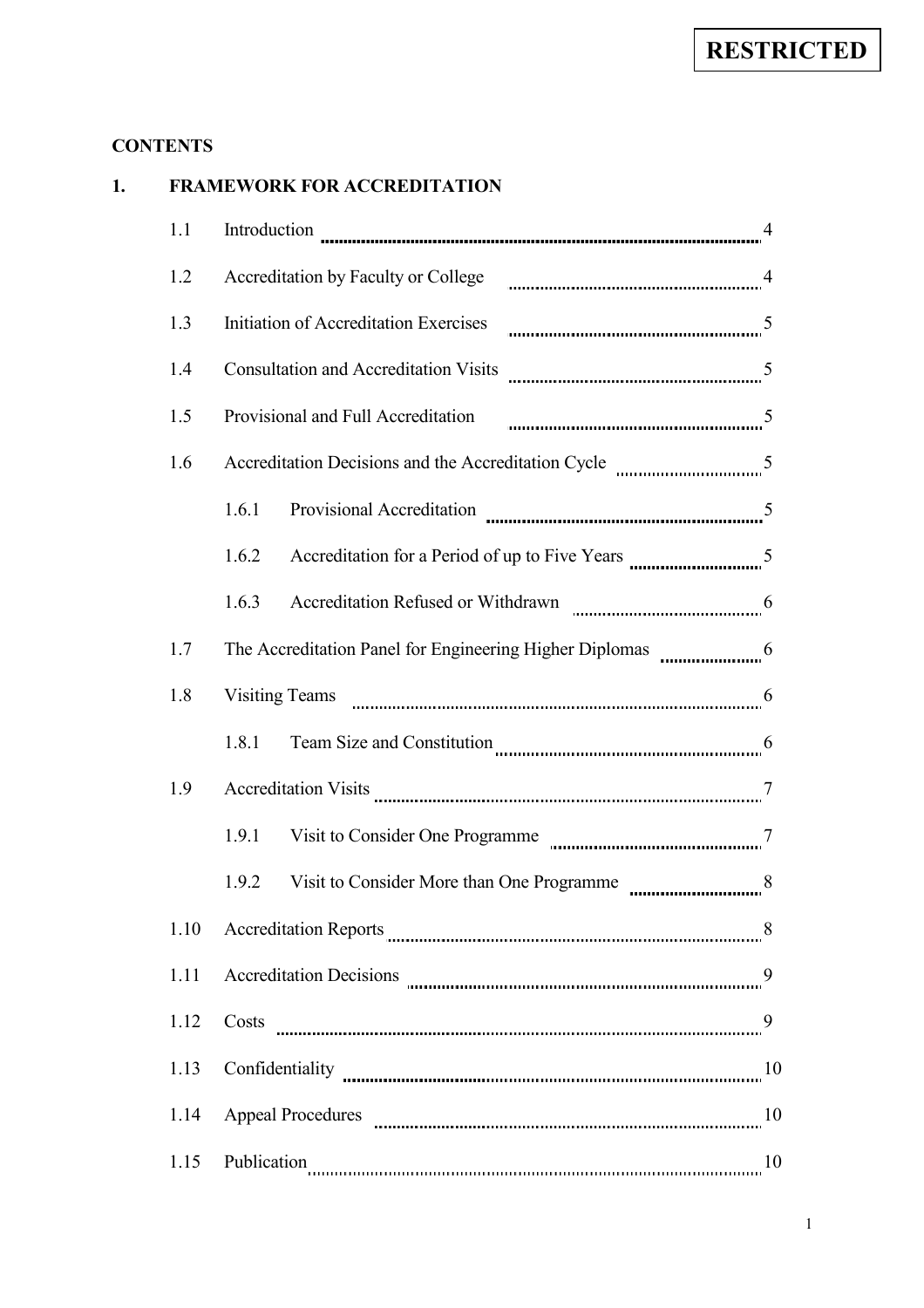# **2. CRITERIA FOR THE ACCREDITATION OF ENGINEERING HIGHER DIPLOMA PROGRAMMES**

| 2.1  |                                   | Introduction $\frac{1}{1}$ |    |  |  |
|------|-----------------------------------|----------------------------|----|--|--|
| 2.2  | <b>Standards</b>                  |                            |    |  |  |
| 2.3  |                                   |                            |    |  |  |
| 2.4  |                                   |                            |    |  |  |
| 2.5  | Duration                          |                            |    |  |  |
| 2.6  |                                   |                            |    |  |  |
| 2.7  |                                   |                            |    |  |  |
|      | 2.7.1                             |                            |    |  |  |
|      | 2.7.2                             |                            |    |  |  |
|      | 2.7.3                             |                            |    |  |  |
| 2.8  |                                   |                            |    |  |  |
| 2.9  |                                   |                            |    |  |  |
|      | 2.9.1                             |                            |    |  |  |
|      | 2.9.2                             |                            |    |  |  |
|      | 2.9.3                             |                            |    |  |  |
|      | 2.9.4                             |                            | 17 |  |  |
|      | 2.9.5                             |                            |    |  |  |
| 2.10 | Assessment 27                     |                            |    |  |  |
| 2.11 | 17                                |                            |    |  |  |
| 2.12 | 18                                |                            |    |  |  |
| 2.13 | <b>Programme Amendments</b><br>18 |                            |    |  |  |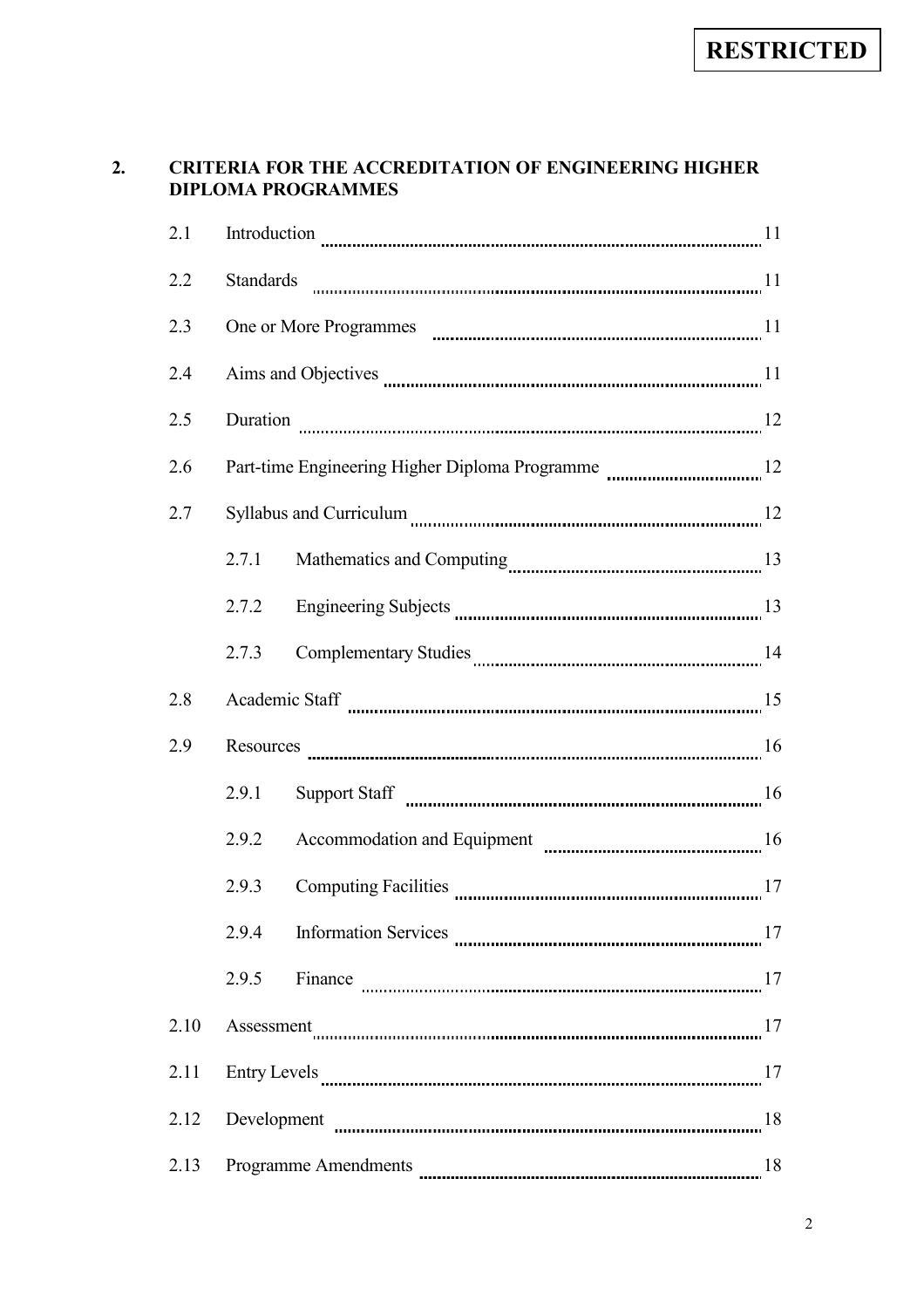# **3. ACCREDITATION SUBMISSIONS**

| 3.1 | Provisional or Full Accreditation            |  |
|-----|----------------------------------------------|--|
| 3.2 | <b>Preliminary Details</b>                   |  |
| 3.3 | <b>Full Information</b>                      |  |
| 3.4 | Information to be Available During the Visit |  |

# **APPENDIX**

# **NOMENCLATURE**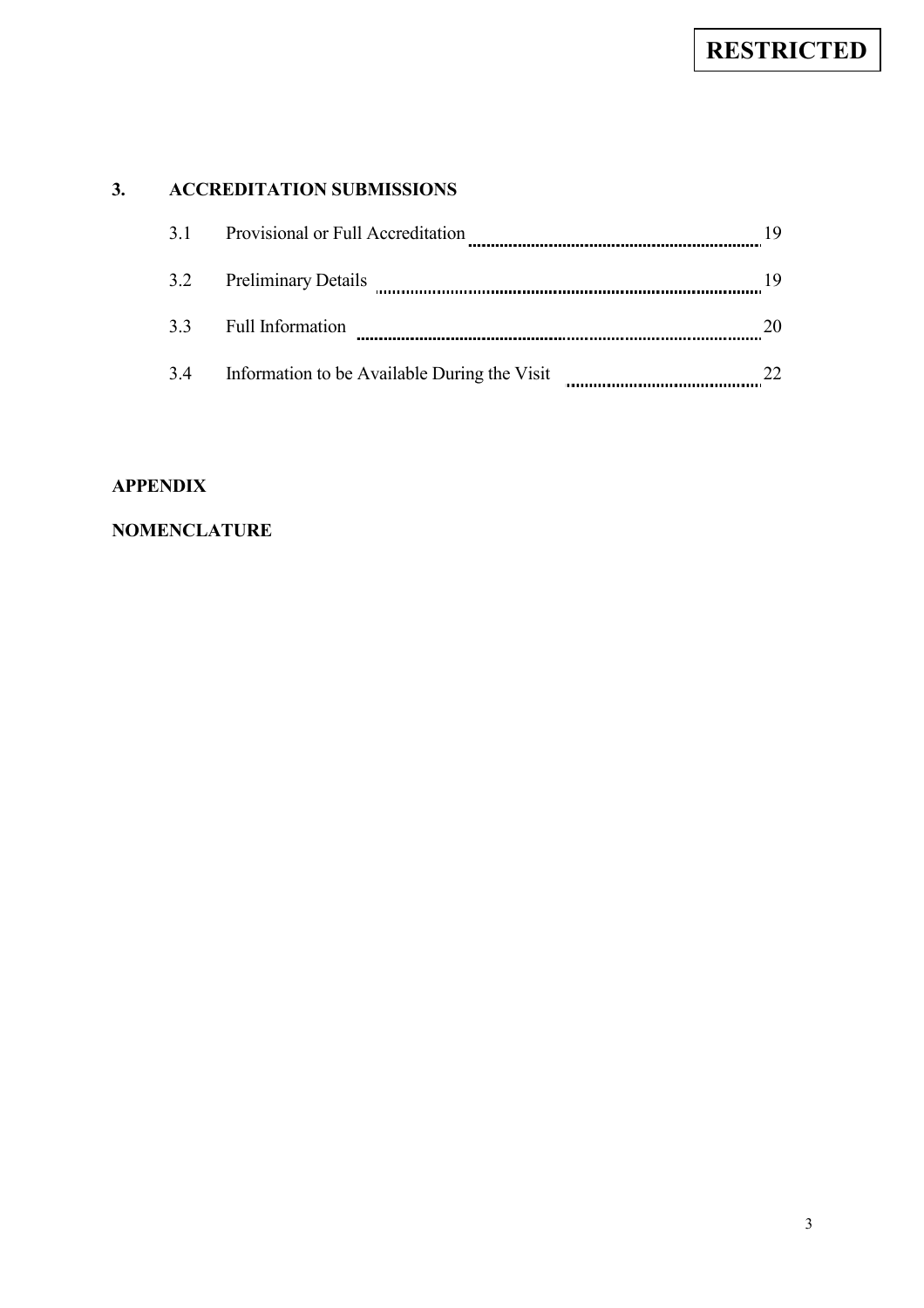#### **1. FRAMEWORK FOR ACCREDITATION**

#### **1.1 Introduction**

The Hong Kong Institution of Engineers (the HKIE) is the professional engineering qualification body for Hong Kong and has responsibility for setting and maintaining the professional and technical standards of its members.

An engineering higher diploma programme accredited by the HKIE is an acceptable academic qualification for Associate Membership of the Institution. The HKIE's process of accrediting such programmes is called professional accreditation. (A description of professional accreditation is provided in the Appendix.) This handbook sets out the HKIE's processes, mechanisms and criteria for the professional accreditation of engineering higher diploma programmes.

The HKIE views the accreditation of engineering higher diploma programmes as part of a process of working with the higher education institutions on a continuous basis, to provide help, advice and support, to ensure that the quality of engineering higher diploma programmes is high and meets the needs of the profession, employers and Hong Kong.

In undertaking accreditation of engineering higher diploma programmes, the HKIE seeks to establish appropriate international agreements for mutual recognition of qualifications.

# **1.2 Accreditation by Faculty or College**

Essentially, the HKIE is concerned with the standards and quality of individual engineering higher diploma programmes. Consequently, it is the individual programme which receive accreditation. However, the process of professional accreditation involves the consideration of the appropriate Faculty / College in terms of its overall philosophy, objectives and resources, individual programmes then being considered in context. This has the advantages of taking into account the higher education institution's broad principles and policy for the development of engineering education, and reducing the burden on the higher education institutions and the profession of too many discrete accreditation exercises.

Although visits will normally be to departmental groupings, there may be visits to individual departments within a Faculty / College for the purpose of provisional accreditation, to consider major modifications to a programme or to monitor a programme which has been granted accreditation for less than the normal five years.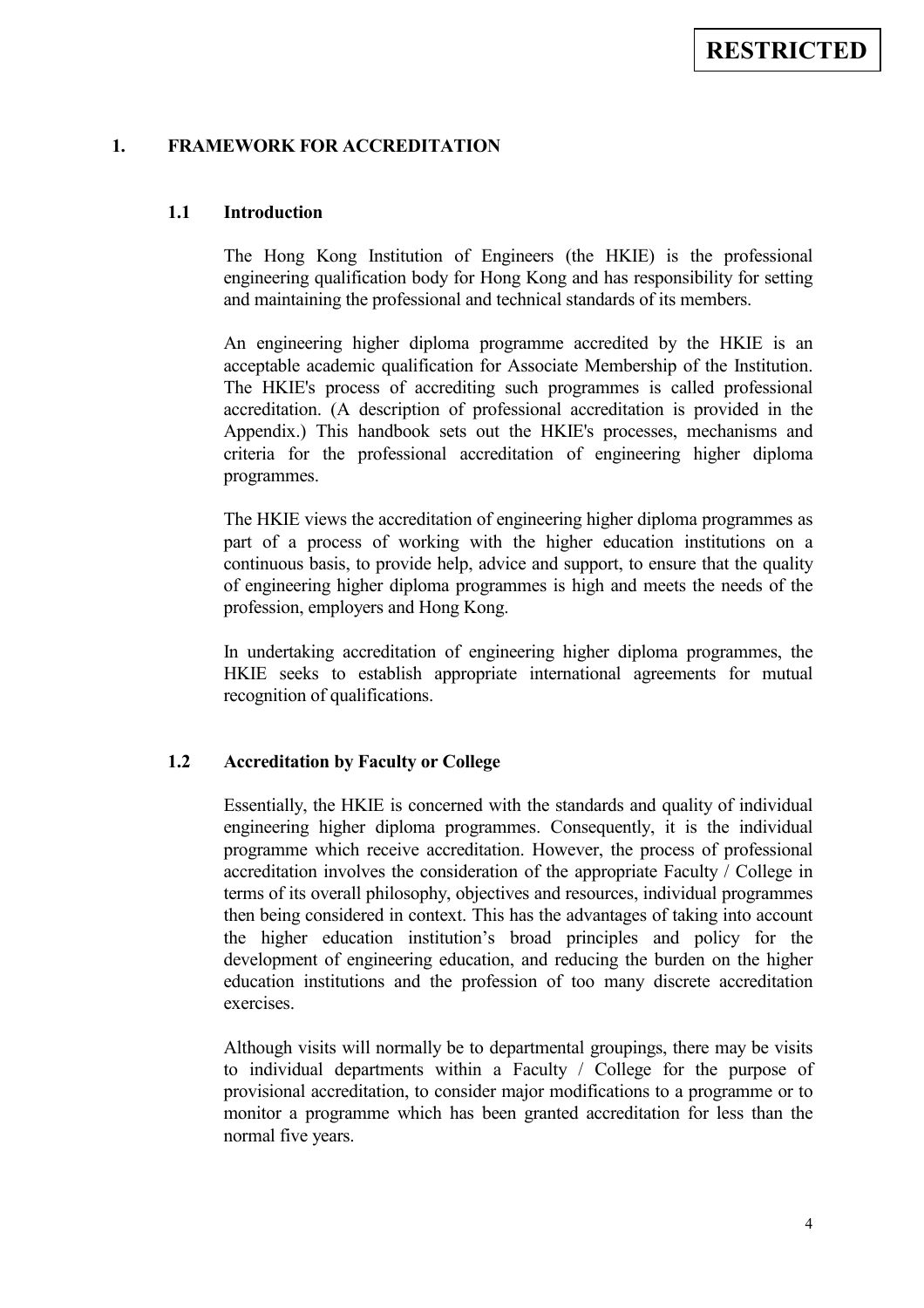## **1.3 Initiation of Accreditation Exercises**

The professional accreditation of engineering higher diploma programmes in the higher education institutions is normally initiated by a higher education institution issuing an invitation to the HKIE Accreditation Committee for Higher Diploma Programmes to carry out appropriate accreditation exercises.

#### **1.4 Consultation and Accreditation Visits**

The HKIE sees its accreditation activities as a continuing process. However, the Institution is aware that from the higher education institution's perspective, professional accreditation is generally seen as an activity punctuated by visits and accreditation decisions. Notwithstanding, higher education institutions planning engineering higher diploma programmes, or restructuring existing ones are encouraged to consult the HKIE in order to ensure that the programmes can be developed to suit the requirements of all concerned.

# **1.5 Provisional and Full Accreditation**

The HKIE has two categories of accreditation exercise, provisional accreditation to consider programmes which are developing and full accreditation for the consideration of existing programmes.

# **1.6 Accreditation Decisions and the Accreditation Cycle**

There are three accreditation decisions (section 1.11 also refers) which the HKIE can reach, as follows:

#### **1.6.1 Provisional Accreditation**

Provisional accreditation may be granted to developing programmes, and generally the relevant accreditation exercise will be completed during the programme for the first cohort of students. Provisional accreditation provides an indication to both the higher education institution and prospective students that the programme is well structured and has very good possibilities of receiving full accreditation but should not be construed as a commitment to the granting of full accreditation.

#### **1.6.2 Accreditation for a Period of up to Five Years**

The HKIE may grant full accreditation for the normal cycle of accreditation of five years. Alternatively, the HKIE may grant full accreditation for a term of less than five years, either to bring it in line with the accreditation cycle of other programmes or to monitor a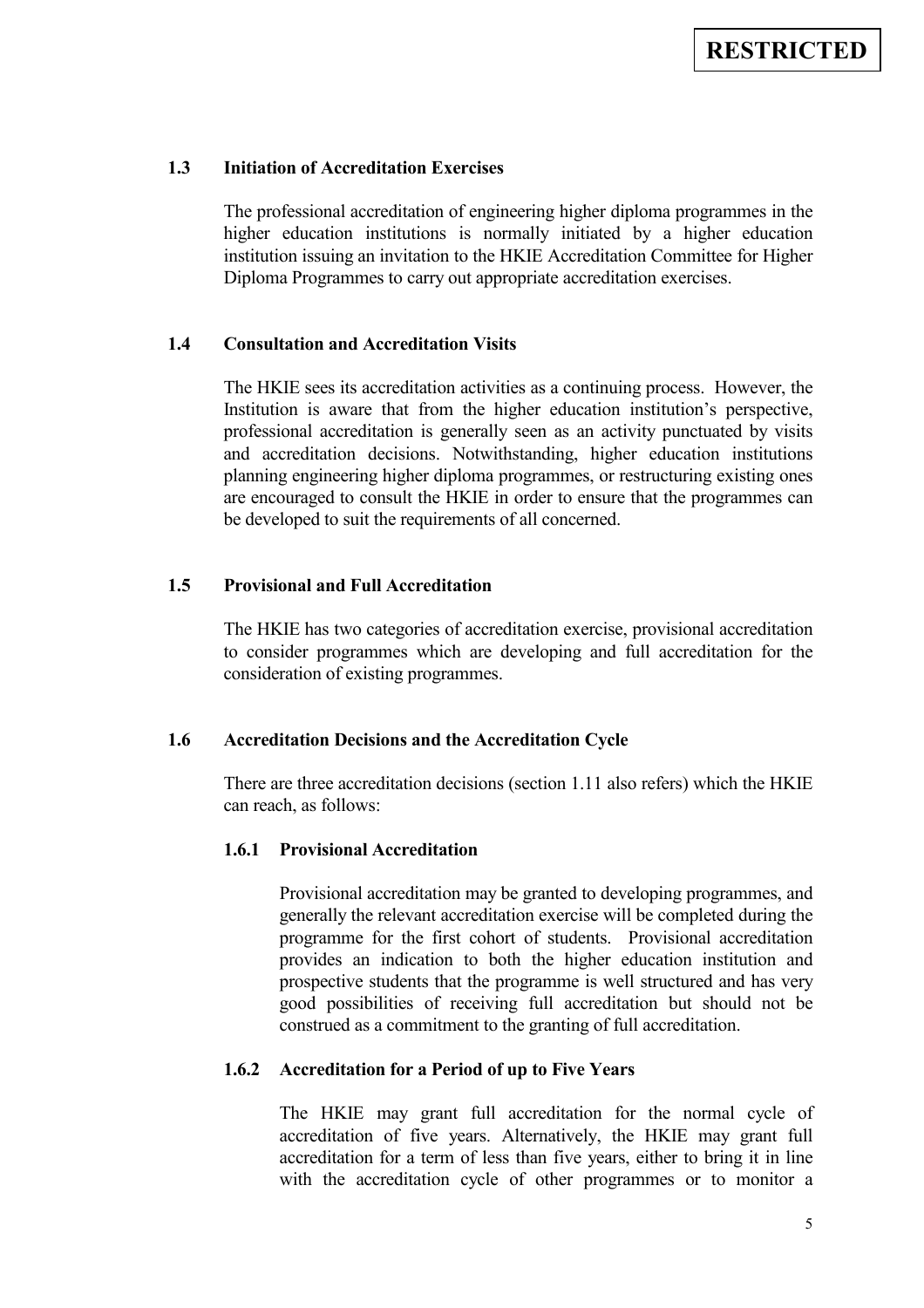programme early in relation to any conditions, requirements and/or concerns which may have emerged during the accreditation process.

For a newly developed programme, a full accreditation exercise is mounted, at a time agreed with the higher education institution, after the first cohort of students has graduated. Full accreditation, if granted, will be retrospective so as to apply to the first cohort of graduates.

#### **1.6.3 Accreditation Refused or Withdrawn**

If a programme is seriously at variance with the HKIE criteria (see Section 2), then accreditation can be refused or withdrawn. The HKIE considers such a decision serious and, normally, would work with the higher education institution to avoid it.

### **1.7 The Accreditation Panel for Engineering Higher Diplomas**

The HKIE will set up an Accreditation Panel for engineering higher diploma programmes which is a list of appropriately qualified members who will participate in accreditation exercises.

#### **1.8 Visiting Teams**

Visiting teams shall be selected from the Panel for each particular accreditation exercise. The Dean or Head of Department shall be informed of the names of the proposed chairman and members of a team; objection to a team member may be made if there is a conflict of interest. (Team members are selected on the basis that they have no professional or any other association with the higher education institution, nor members of their family attending it.)

## **1.8.1 Team Size and Constitution**

For a single discipline exercise, the team shall normally comprise a minimum of three members including the chairman. All members shall be experienced in the discipline, or associated with it.

For exercises involving two or more programmes, which may cover more engineering disciplines, there shall be one chairman, and for each programme at least two members from, or associated with, each of the disciplines.

In general, the professional engineers constituting a team shall comprise, in approximately equal numbers, academics and non-academics.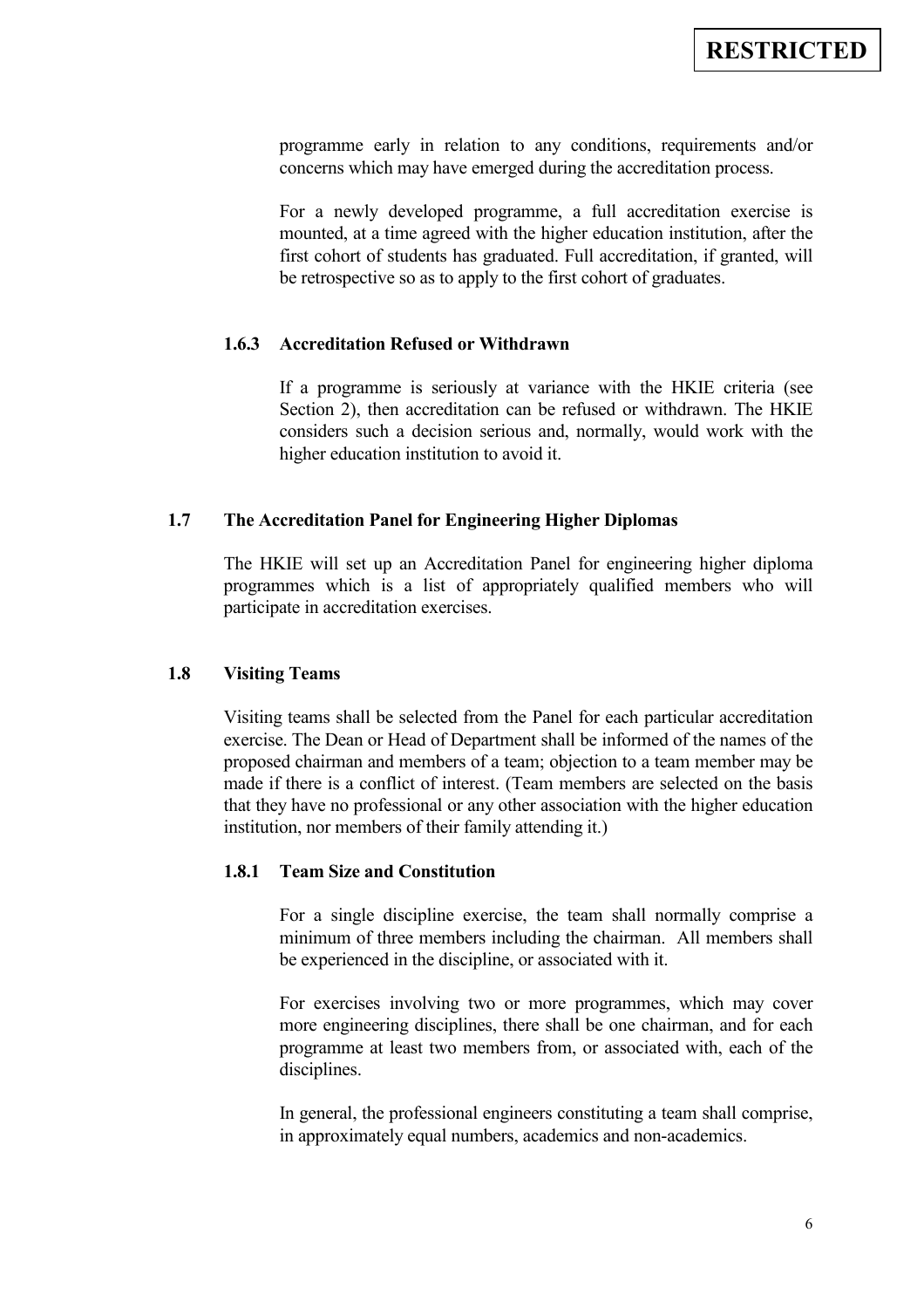Whenever possible, members of the Accreditation Committee for Higher Diploma Programmes shall be invited to participate in the teams.

A member of the HKIE's accreditation staff shall accompany and be a member of the team in addition to those mentioned above.

In general, to ensure continuity and expertise, team chairmen shall have had considerable previous experience of professional accreditation, and most members of the team will be expected to have knowledge and experience of professional accreditation.

## **1.9 Accreditation Visits**

Accreditation visits are an important part of an accreditation exercise. They enable the HKIE to assess, at first hand, qualitative factors, such as intellectual environment, morale, professional attitudes and the quality of staff and students.

For programmes which are being planned by a higher education institution, the HKIE will arrange consultation visits by expert(s) as appropriate in each case. On such visits, the expert(s) shall only comment and advise on the proposed programmes and shall not commit the HKIE to granting accreditation to a programme.

It should be noted that the accreditation visits are only a part of the full accreditation exercise. There is considerable preparation prior to a visit and many post visit activities.

# **1.9.1 Visit to Consider One Programme**

Such a visit will normally take at least one day and shall include:

- meetings of the team with the appropriate senior higher education institution's staff;
- meetings with the programme leader and other academic staff;
- meetings with the students and support staff;
- tours of the departmental facilities, including lecture theatres, laboratories, library and computing facilities;
- inspection of examination papers, laboratory instructions and reports, project reports and other material demonstrating student performance; and
- private meetings of the team.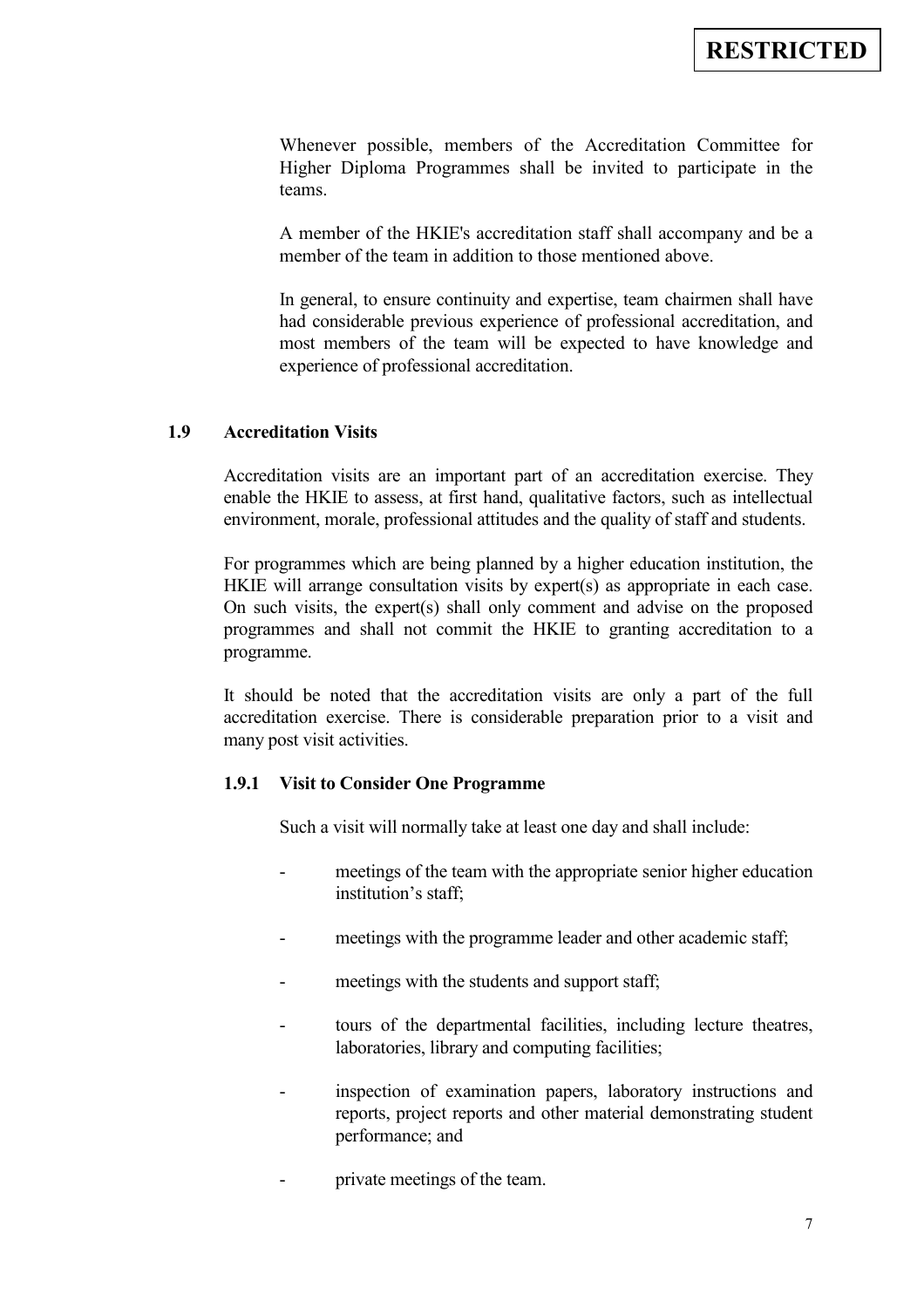#### **1.9.2 Visit to Consider More than One Programme**

Such a visit will normally take at least one day depending on the number of programmes. The elements of this visit are similar to the 'one programme visit', however, there is more of a focus on the complete department or Faculty/ College offering the programmes.

#### **1.10 Accreditation Reports**

Based on a consensus of opinion, ascertained at the end of a visit, the team chairman, with the assistance of the HKIE secretariat, shall draft a formal report of the visit on the observations of the team, on whether the programme(s) under investigation conform to the HKIE Accreditation Criteria.

Notes: The following procedures had already been adopted by the Accreditation Committee for Higher Diploma Programmes in dealing with the Accreditation Report.

- (i) The visiting team chairman will draft the report with the assistance of members of the team and the HKIE staff.
- (ii) The draft report will be sent to the visiting team members for comment.
- (iii) The comments made by the members of the visiting team will be considered by the chairman.
- (iv) The modified draft report will then become the final report.
- (v) The final report will be sent to the Dean and/or relevant Head(s) of Departments for comment.
- (vi) The comments made by the Dean and/or Head(s) will be sent to the visiting team chairman and the assessor.
- (vii) The final report, and the comments made by the Dean and/or Head(s) will go to the Accreditation Committee for Higher Diploma Programmes at the decision meeting.

A copy of the final report shall be sent, by the HKIE secretariat, to the higher education institution for information (see Section 1.11). The higher education institution may make a formal response if it so desires.

The HKIE maintains strict confidentiality regarding accreditation matters. It is for the higher education institution to decide how information related to this accreditation should be released and may inform HKIE accordingly.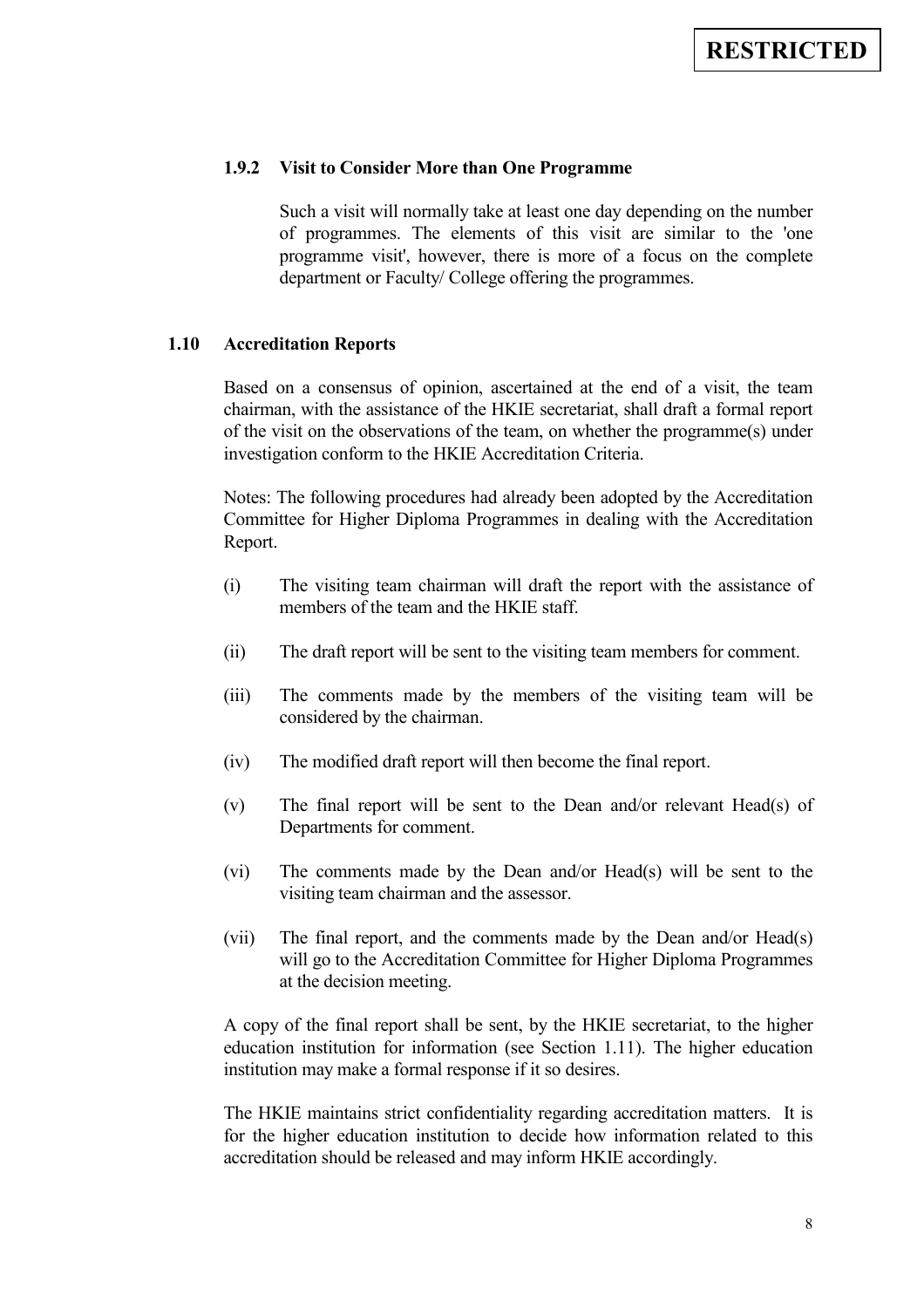## **1.11 Accreditation Decisions**

In advance of the accreditation visit, the Accreditation Committee for Higher Diploma Programmes will appoint one of its members, who can join the visit as an observer, to act as an assessor. The assessor will study all the documentation and, in consultation with the visiting team chairman, make recommendations to the Accreditation Committee for Higher Diploma Programmes for an accreditation decision. The Chairman of the Accreditation Committee for Higher Diploma Programmes will initiate the discussion on the programme(s) under consideration.

The accreditation report and higher education institution's responses, and all other relevant information and correspondence are passed to the Accreditation Committee for Higher Diploma Programmes for a decision.

The representatives of the higher education institution concerned usually the Dean and/or Head of Department may attend that part of Accreditation Committee for Higher Diploma Programmes meeting devoted to the presentation of the report. Members of the team may also be present.

At the meeting, the team chairman will present the report and representatives of the higher education institution, if present, may put forward further information and answer questions of fact. The Accreditation Committee for Higher Diploma Programmes will then conduct a private meeting at which the assessor will present recommendations. After which the Accreditation Committee for Higher Diploma Programmes may take one of the following decisions (section 1.6 refers):

- a. that the programme(s) be fully accredited for a term of up to five years with or without conditions; or
- b. that the developing programme(s) be granted provisional accreditation with or without conditions; or
- c. that the accreditation of programme(s) be refused or terminated.

The Secretary to the Accreditation Committee for Higher Diploma Programmes will then inform the higher education institution of the decision by way of letter with a copy of the final report, in confidence, to the Vice Chancellor, President, Principal or Director, copied to the Dean or Head of Department.

#### **1.12 Costs**

Any higher education institution wishing its engineering higher diploma programmes to be accredited by the HKIE shall pay an accreditation fee on each visit. The accreditation fee charged per visit is to be determined by the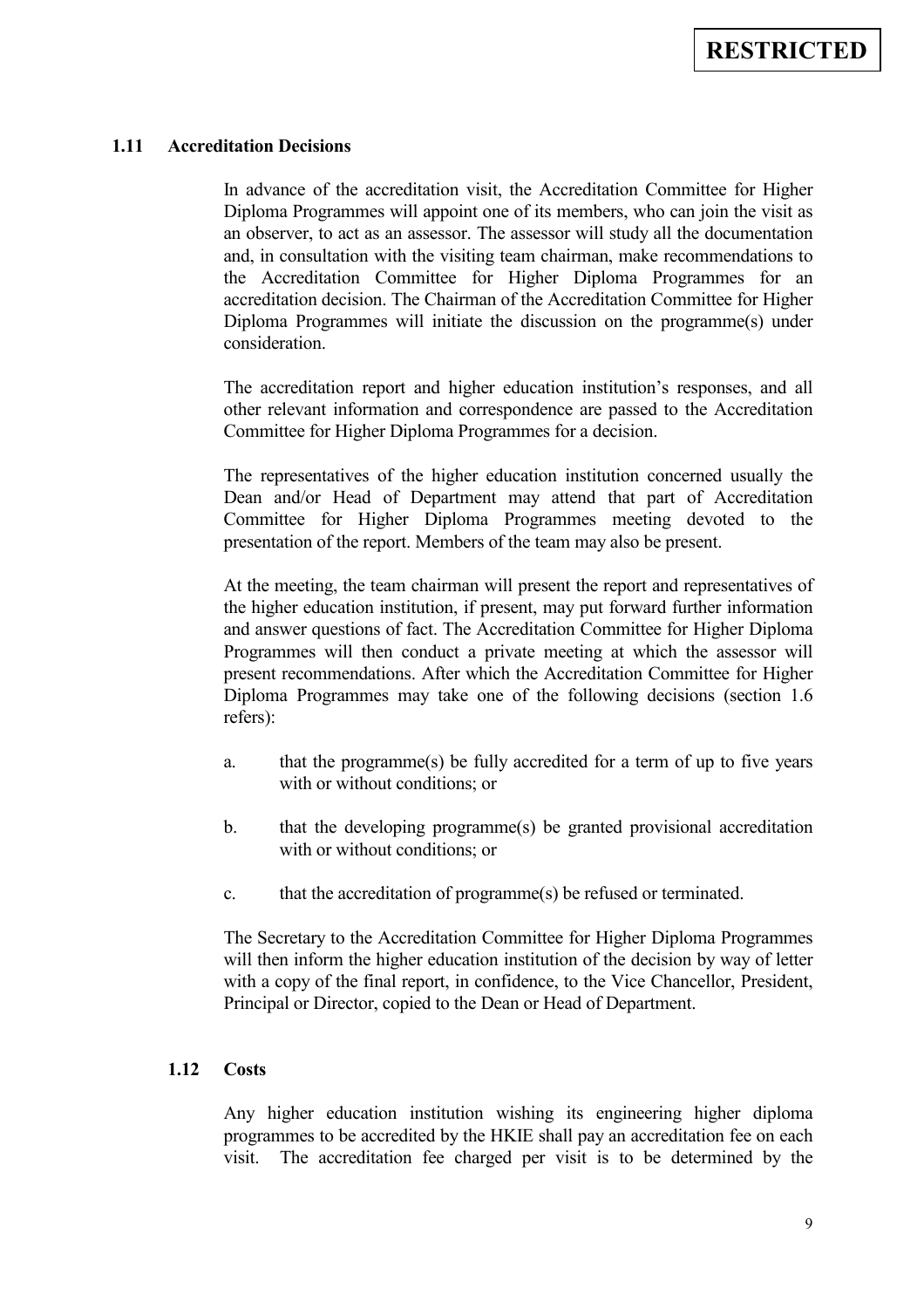Accreditation Committee for Higher Diploma Programmes on agreement with the higher education institutions concerned.

In addition, the direct costs of each accreditation visit (travel, subsistence, accommodation) will be paid by the higher education institution concerned.

# **1.13 Confidentiality**

All documents and other information obtained by the Accreditation Committee for Higher Diploma Programmes during the course of an exercise are kept confidential.

## **1.14 Appeal Procedures**

In the event of a decision by the Accreditation Committee for Higher Diploma Programmes to refuse or terminate accreditation of an engineering higher diploma programme, the higher education institution concerned has the right to appeal to the Accreditation Board to review the decision.

# **1.15 Publication**

A full list of accredited programmes and their period of accreditation is published each year, in June, with the Annual Report of the Accreditation Committee for Higher Diploma Programmes.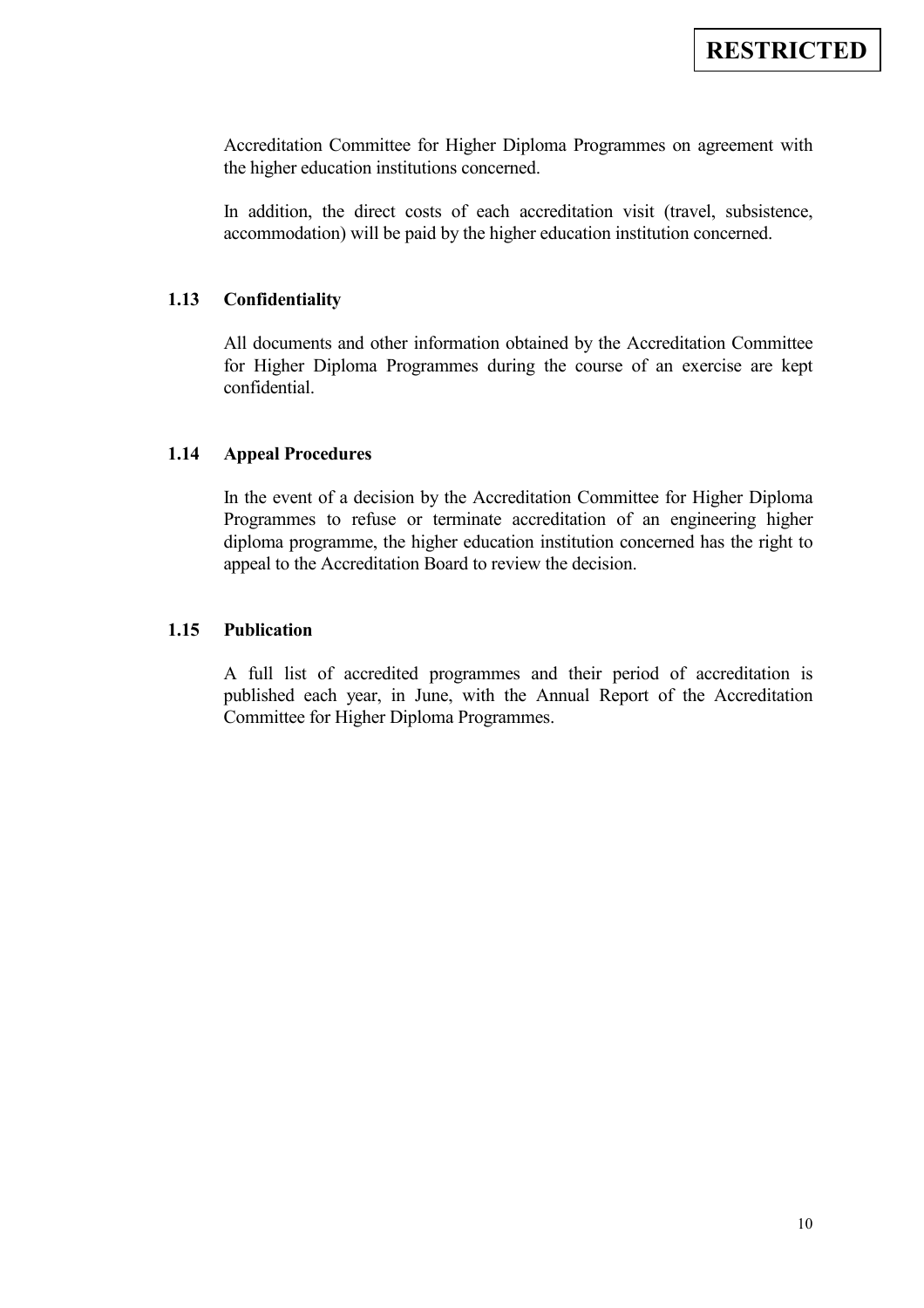# **2. CRITERIA FOR THE ACCREDITATION OF ENGINEERING HIGHER DIPLOMA PROGRAMMES**

## **2.1 Introduction**

The HKIE undertakes professional accreditation to evaluate the standard and quality of engineering higher diploma programmes. In doing so it takes into account a number of factors about the programmes and the higher education institutions which offer them. The quality of an engineering higher diploma programme depends on more than just the curriculum and syllabus. The calibre of the academic staff, the entry standards, staffing levels, teaching methods, facilities, funding and methods of assessment are just some of the factors which influence the quality of the educational experience and the outcomes.

The following describes broad criteria which are used by the HKIE regarding appropriate engineering higher diploma programmes for the profession. In setting them out, the HKIE considers it important, both in the context of educational and professional objectives, for higher education institutions to encourage an environment which can accommodate innovative educational developments and to allow for the expression of the higher education institution's individual strengths, qualities and ideals.

## **2.2 Standards**

In undertaking accreditation, the HKIE takes note that engineering higher diploma programmes should meet the academic requirements for the Associate Members of the HKIE.

## **2.3 One or More Programmes**

The following criteria relate to one or more programmes, but for simplicity are presented in relation to one programme. However, for more than one programme the emphasis of the criteria is shifted to departmental or Faculty objectives, ethos and resources, which provide a context for the subsequent consideration of individual programmes.

## **2.4 Aims and Objectives**

In its submission for accreditation of an engineering higher diploma programme, the higher education institution should be able to express the aims, objectives and ethos of the programme(s) both in relation to the appropriate standards of engineering higher diploma level education and the requirements of the profession. The higher education institution should demonstrate how its programmes meet the aims and objectives, and how they can respond to future developments.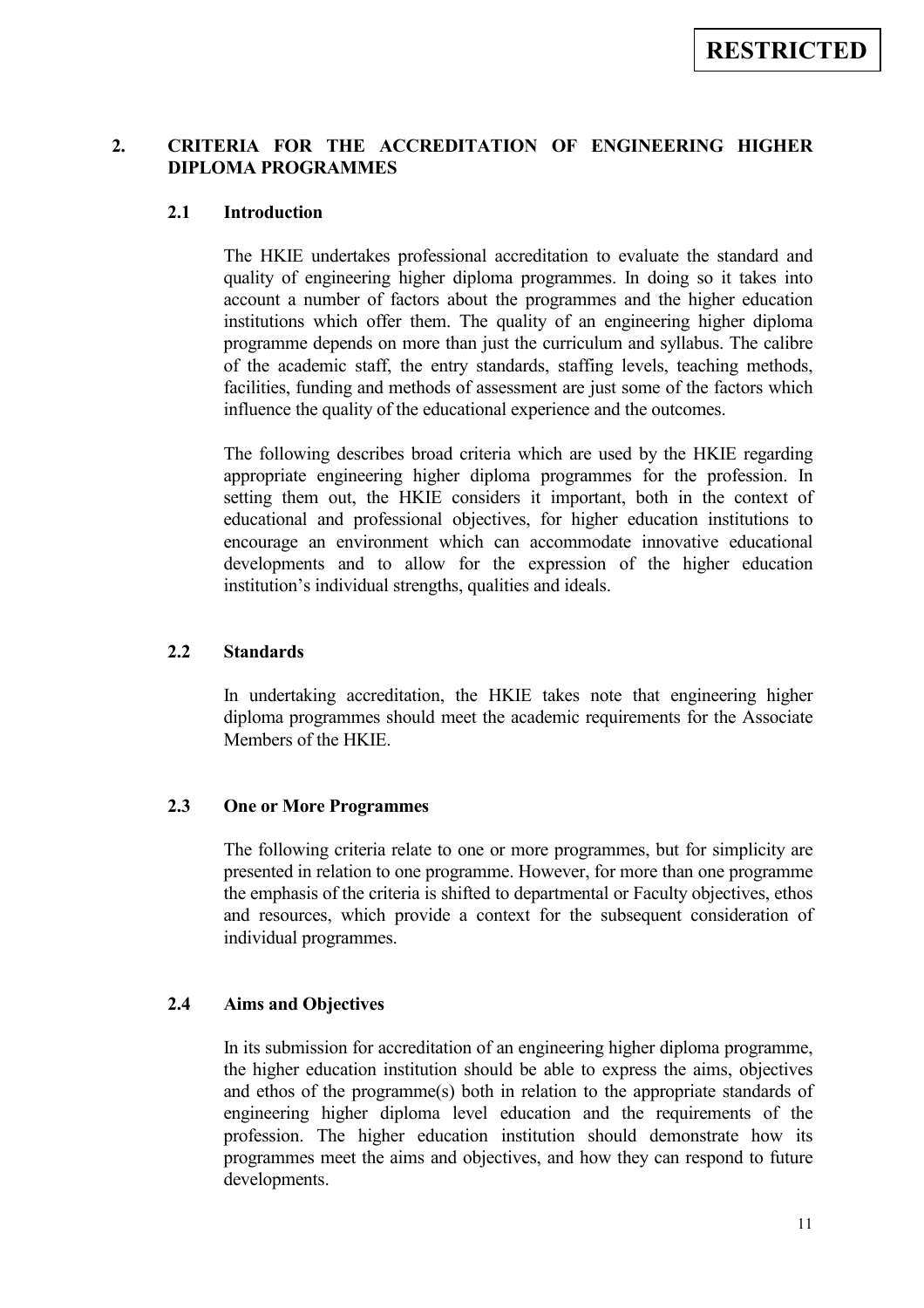The HKIE appreciates that engineering programmes develop and are dynamic entities which must evolve with technology and the changing needs of the profession and society. Consequently, the HKIE expects a higher education institution to be able to articulate such developments in terms of how the structure and rationale of its programmes can respond to change.

# **2.5 Duration**

The HKIE believes that engineering higher diploma programmes should have a minimum duration of three years full-time equivalent (HKCEE entry) or two years full-time equivalent (HKALE entry), of which a one-year full-time equivalent consists normally of about 28 weeks of classroom, laboratory, workshop and related activities.

The criteria set out here provide broad guidance for a three-year full-time equivalent programme. It is accepted that a longer programme than this will enable an higher education institution to introduce subjects and activities which could contribute further to the education of engineering higher diploma students, but the onus is on the higher education institution to demonstrate that the programme contains at least the equivalent of the three year programme which meets the HKIE's requirements.

## **2.6 Part-time Engineering Higher Diploma Programme**

If a part-time engineering higher diploma programme is offered, or if a student undertakes a programme on a part-time basis, all requirements of an accredited programme must be met. The standards of the graduates should not be affected by the mode of study.

## **2.7 Syllabus and Curriculum**

The HKIE does not wish to impose any uniformity on higher education institutions in relation to curricula and syllabuses, but encourages them to develop courses, making the best use of resources, responding to academic and technological change, and recognising the needs of the students, community and profession. Nevertheless, the HKIE does require course content to be sufficient to enable engineering higher diploma students to acquire, within the duration of a programme, the basic knowledge and skills necessary to enable them to practise in an effective and professional manner at the level of Associate Member of the HKIE. For definition of Higher Diploma and definition of Associate Member, please refer to the Nomenclature section of this Booklet.

The HKIE accepts that it is not the best interest of the academic institutions and the validation panels to state exhaustively all essential elements and contents of a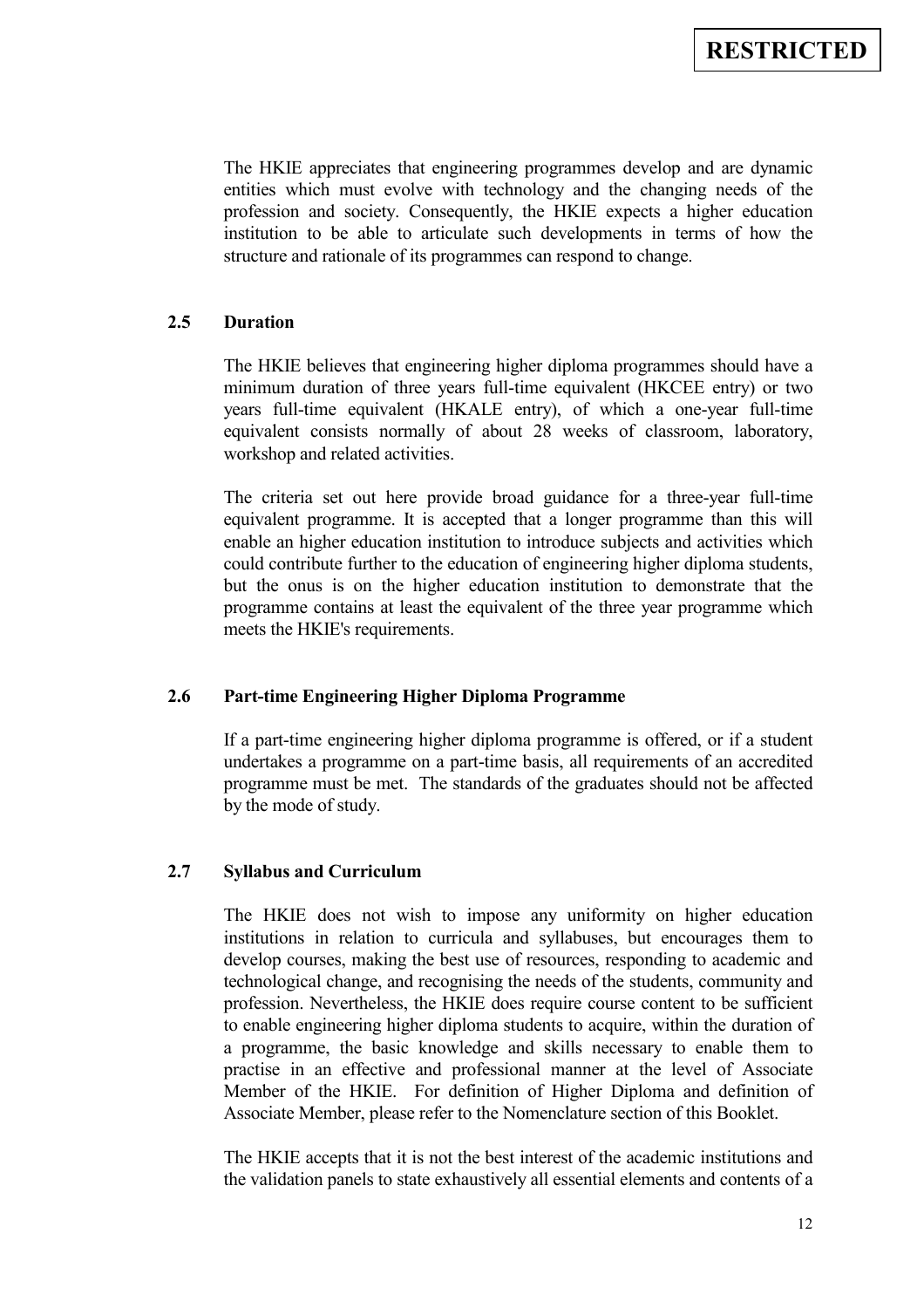board range of engineering courses and programmes. However, the Institution expects the curricula for engineering higher diploma programmes to have three main components, namely, mathematics and computing, engineering subjects and complementary studies, as follows:

# **2.7.1 Mathematics and Computing**

The mathematics and computing contents of an engineering higher diploma programme should provide tools for engineering subjects, should include concepts and principles, and emphasise analysis and application. Mathematics and computing may be delivered as separate topics; however, it is desirable for mathematics and computing to be delivered within the context of their application to engineering problems and within the engineering subjects of the programme. Computing is considered an essential part of the engineering education experience, and all engineering higher diploma graduates should be computer literate, and have acquired the skills specific to their branch of engineering studies.

It is also considered that Associate Members of the HKIE of different engineering disciplines may require different levels and coverage of mathematical and computing skills. Within an engineering higher diploma programme, the mathematics and computing contents should be adequate (e.g. between 5% and 15% of the total scheduled hours).

## **2.7.2 Engineering Subjects**

## a. Engineering Sciences

The engineering sciences have their roots in mathematics and basic sciences, but carry knowledge further towards creative application. In name they may include such (courses) subjects as mechanics of solids, fluid mechanics, thermodynamics, electrical and electronic circuits, materials science, soil mechanics, aerodynamics, control systems, transport, and so on depending on the discipline.

In an engineering higher diploma programme, the HKIE expects a higher education institution to provide engineering courses for the appropriate discipline supported by others which provide an appreciation of related disciplines in a coherent and organised manner.

## b. Engineering Design

The HKIE believes the importance of design is such that a separate topic on it should be established. However, it is accepted that the applied nature of this activity is relevant to almost every engineering endeavour and that its best delivery could be within the engineering science courses in a programme. The establishment of it as a separate topic can be used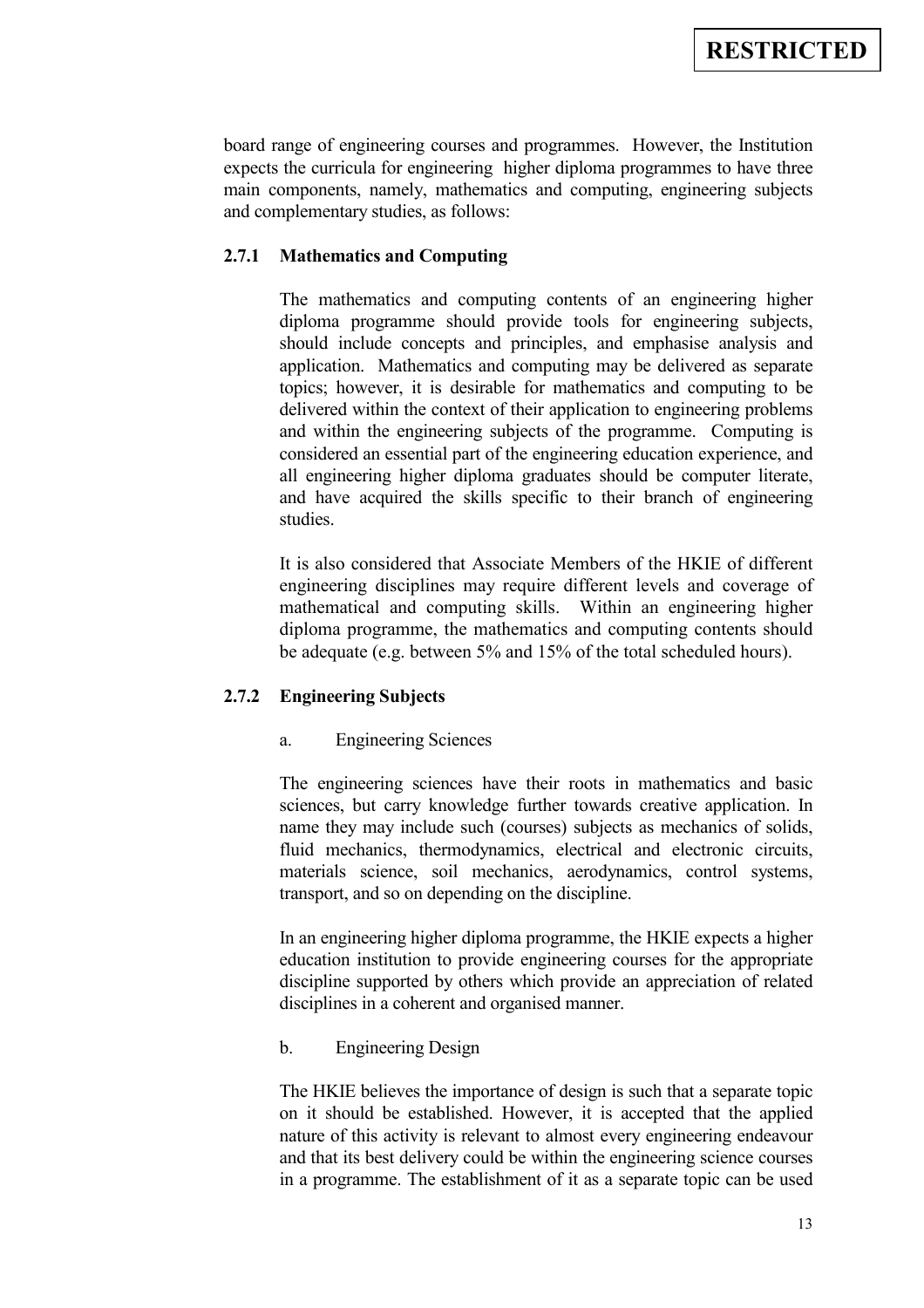to demonstrate that it is a creative, iterative and often open-ended process and to provide for discussion of general design techniques and philosophy, as well as the financial, quality, safety and environmental implications.

c. Laboratory and Field Work

Courses must be supported by laboratory work, well co-ordinated with the lecture material and supported with relevant up-to-date equipment. HKIE believes that engineering higher diploma graduates should be skilled in laboratory work and fieldwork as appropriate to the discipline and be familiar with some of the instruments and testing equipment common to that discipline.

Residential field courses in subjects such as surveying and geology are considered important where these subjects are an integral part of the programme.

d. Project

The HKIE believes that project work is an important means of introducing a professional approach to engineering studies. For this reason, the use of projects as a vehicle for the integration of subject areas is strongly recommended throughout the course. The programme should include challenging project work. Normally, students should be individually assessed. The project should pull together the many strands of the programme, particularly addressing design, synthesis, application and creativity.

Within an engineering higher diploma programme, the HKIE considers that normally about 60% of the content should be engineering subjects.

# **2.7.3 Complementary Studies**

Studies which provide the student with an appreciation of wider issues to enable an Associate Members of the HKIE to operate responsibly in society should be fully integrated within the programme. Such studies may include management, economics, law, finance, a foreign language, and so on.

a. Practical Training

The benefits of practical experience obtained during an engineering programme are recognised. It is recommended that students aggregate significant, relevant practical training or employment. The higher education institutions should encourage this activity.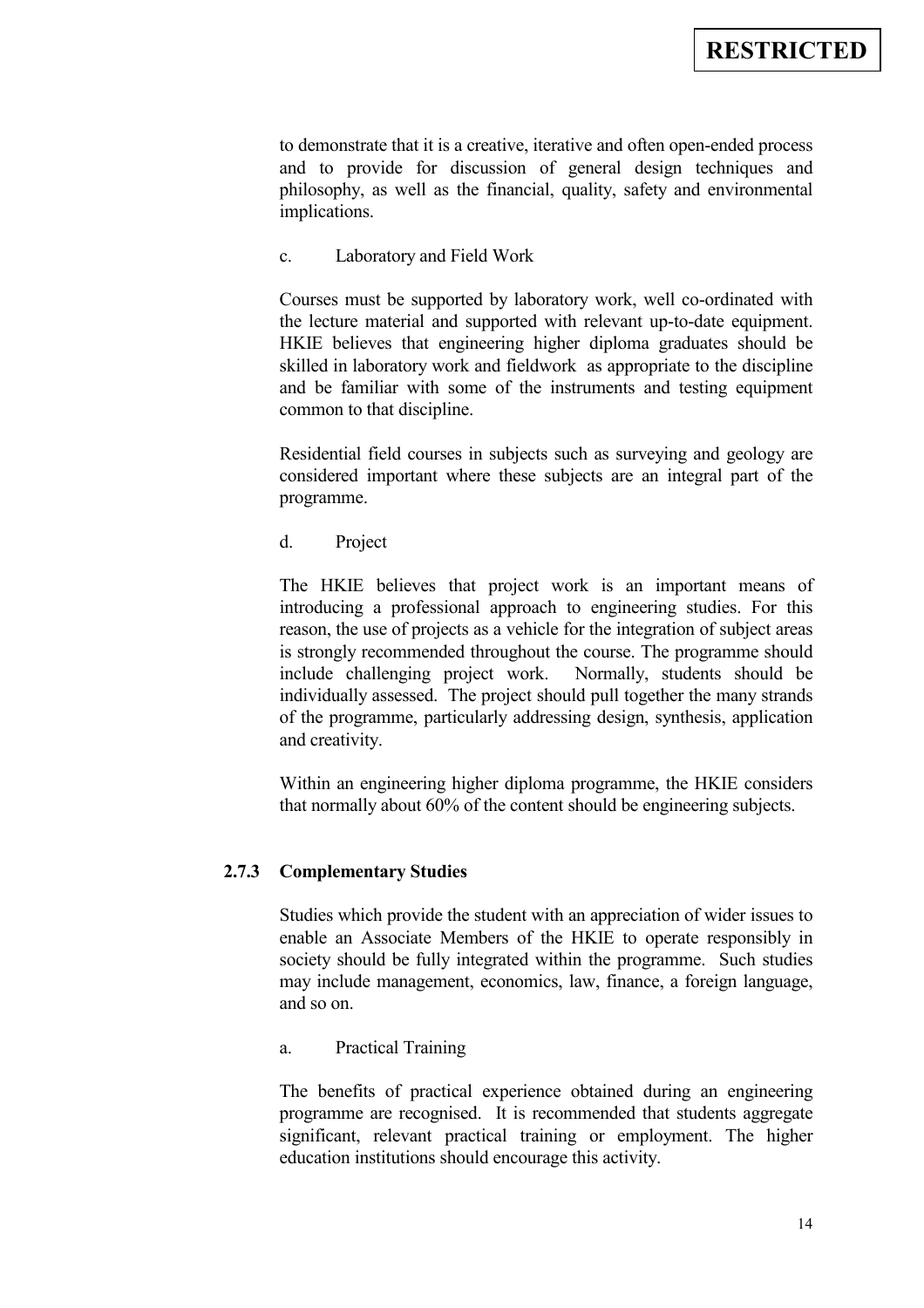# b. Health, Safety and the Environment

Appropriate exposure to health, safety and environmental considerations for workers and the general public should be integral and demonstrable components of programmes.

## c. Communications

It is essential for Associate Members of the HKIE to have good communication skills. Engineering higher diploma programmes should contain instruction in the art and practice of communication by the spoken and written word, and where appropriate by drawing and sketching. It is desirable that oral presentations are included in the assessment. It is important that engineering higher diploma graduates should have an appropriate level of proficiency in English and Chinese.

#### d. Engineering Profession

It is considered that students should be introduced to the role of practising Associate Members of the HKIE, their social and ethical responsibilities towards the profession, colleagues, employers, clients and the public, and the impact of technology on society. Furthermore, they should be made aware of the role of the engineering institutions.

They should also be encouraged to become student members of the HKIE and to take part in its activities.

It is believed that complementary studies including language/communications, should be a significant proportion of an engineering higher diploma programme. It is likely that this proportion will vary according to the need of the discipline/industry.

## **2.8 Academic Staff**

Important factors in determining the standard of an engineering programme are the experience, quality and commitment of the teaching staff. A significant proportion of the academic staff responsible for delivering an engineering higher diploma programme should be able to demonstrate academic attainment and capability in both teaching and engineering practice. It is preferable that members of the staff have professional experience and qualification.

The required number of academic staff depends upon a number of factors, such as:

- the number of courses, together with their content and duration;
- the number of undergraduate students;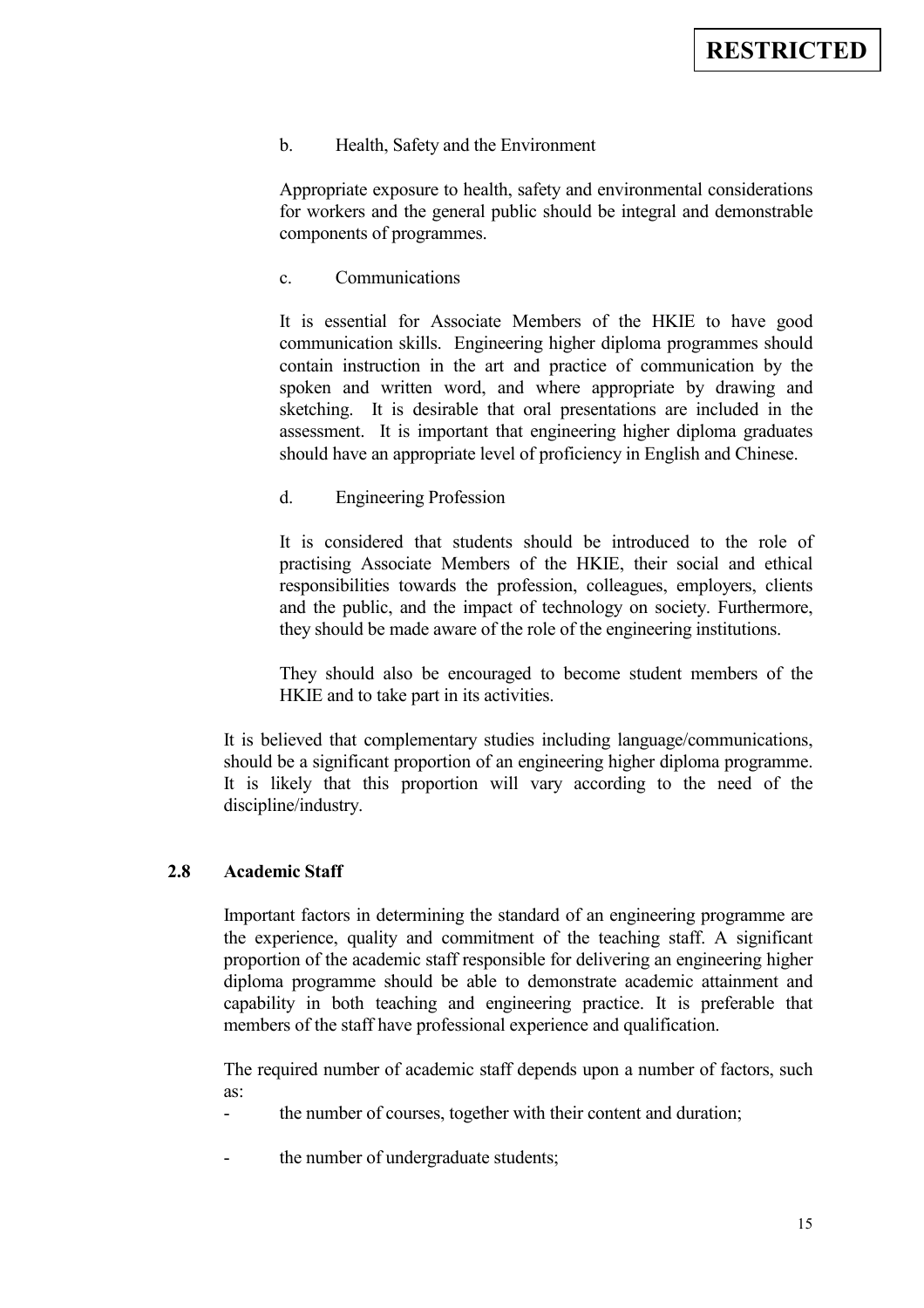- the expertise required to teach the range of courses provided;
- the provision of small tutorial and design groups.

The majority of staff should be full-time employees of the higher education institution although it is accepted that a certain number of practising professionals from industry, employed on a part-time basis can make a special contribution to the delivery of courses. Consequently it is recommended that local practising engineers be invited to take part in the education of the students through formal and informal lectures, involvement in design projects and/or by acting as industrial tutors.

The student/staff ratio should be sufficient for the appropriate delivery of programmes and at no time should a programme become critically dependent on one individual.

As engineering programmes also require input from non-engineering personnel, particularly in the areas of mathematics, basic and applied sciences and the humanities, it is considered that the quality of such staff should be commensurate with that of the engineering staff.

Engineering staff should have effective control of engineering programmes even if some parts of the programmes may be supported by non-engineering staff.

# **2.9 Resources**

Engineering programmes rely on an adequate provision of support staff, administration, laboratories, information services, computing facilities, finance and other resources and there should be an adequate provision of:

#### **2.9.1 Support Staff**

There should be sufficient technicians and workshop staff to ensure the smooth and safe management of laboratories, maintenance of equipment and general support.

Administrative and secretariat staff should be sufficient to aid the academic staff.

#### **2.9.2 Accommodation and Equipment**

There must be adequate provision of lecture rooms, laboratories, workshops, drawing offices and private study areas to support the programme of lectures, tutorials and practical. Laboratories should be well equipped with adequate and modern equipment and should provide a safe working environment for the students.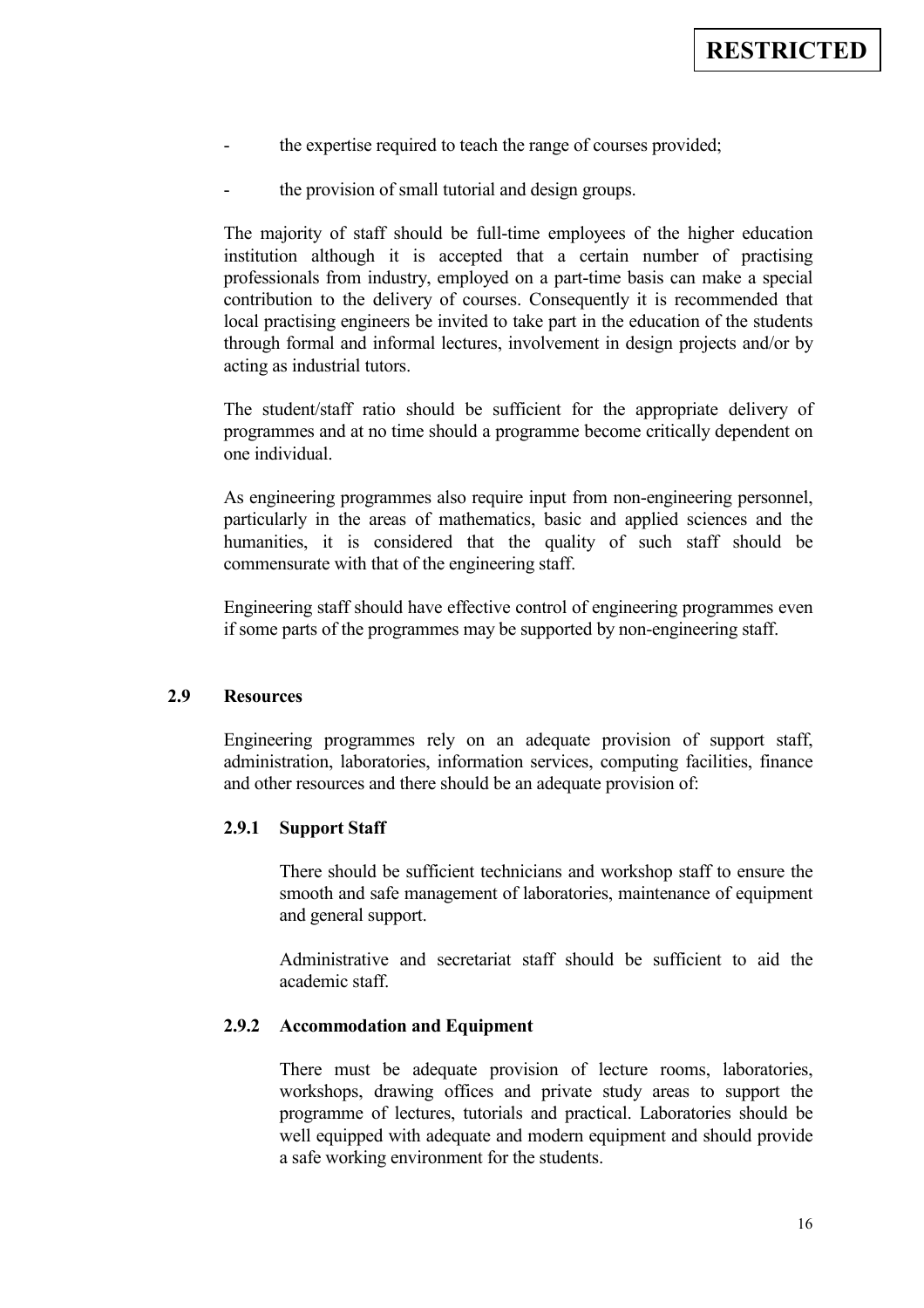## **2.9.3 Computing Facilities**

Computing facilities should be consistent with the aim of using computers as part of the engineering education experience. These facilities must be appropriate for engineering applications such as modelling, simulation, computer aided design and laboratory work.

Students should have easy and adequate access to such facilities.

## **2.9.4 Information Services**

The higher education institution should be able to provide adequate resources for reference and information making use of conventional and latest methods and facilities, including books, journals, tapes, films, disks and databases.

Regarding conventional library facilities, these should provide a range and variety of technical and non-technical books, and a comprehensive range of journals covering relevant engineering disciplines. The inter-library loan system should be available to all students, together with abstract and literature search facilities for project work. Students should have easy and adequate access to these facilities.

#### **2.9.5 Finance**

This should be adequate to ensure the smooth operation of a programme and the provision and maintenance of laboratory, computers, libraries and other support facilities as well as providing for the development of the programme, courses and the upgrading of equipment.

#### **2.10 Assessment**

Assessment of student performance should reflect the true performance of each student as measured by course work, laboratory work, design studies, projects, formal examinations and other forms of assessment.

The HKIE believes that an independent quality assurance system such as the independent external examiner system or equivalent, is essential to maintain the academic standards of programmes.

## **2.11 Entry Levels**

The HKIE does not prescribe minimum qualifications for entry to engineering higher diploma programmes, but it does expect that the selection criteria are consistent with the majority of students being able to complete the programme at the expected standard. While a broadening of subjects studied prior to an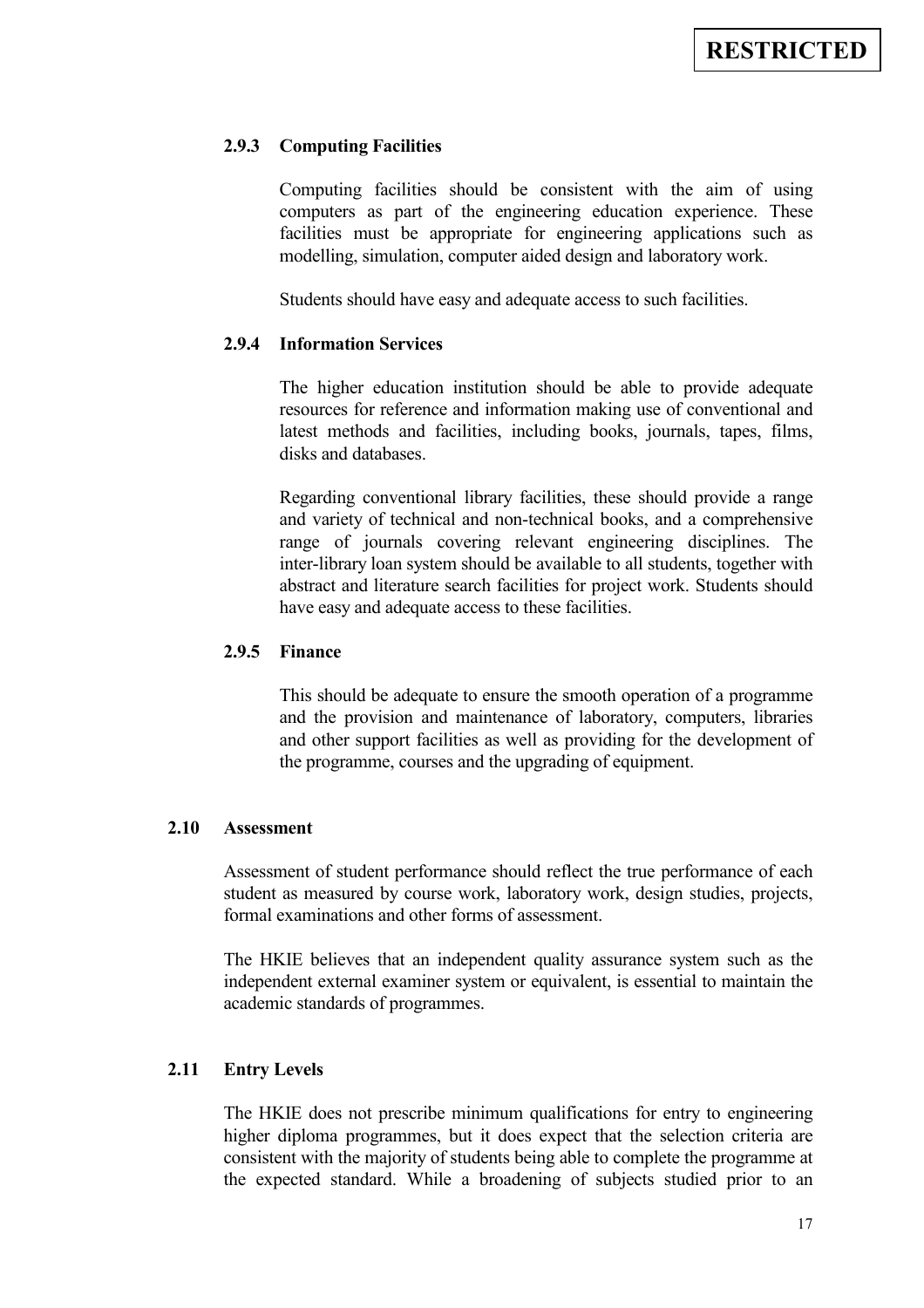engineering higher diploma programme can be beneficial, for entry to engineering higher diploma programmes the HKIE considers it crucial that a student demonstrates ability in the subjects of Mathematics, Physics, Science or Technology at an appropriate standard. (refer 2.5 Duration)

Selection procedures which are not standard must be justified by the higher education institution.

## **2.12 Development**

The HKIE believes it is incumbent on an academic institution to be sensitive to the requirements of society and the profession, and consequently, to develop programmes to respond to local and international requirements and to provide opportunities for staff to develop their skills so that they can deliver programmes meeting local and international professional and academic standards. In order to do this, the HKIE believes that higher education institutions have a responsibility to liaise with the engineering profession and industry in relation to engineering higher diploma programmes and their development.

# **2.13 Programme Amendments**

It is expected that from time to time there will be evolutionary changes to a programme within the period of its accreditation. Any modification to a programme should maintain the spirit of the programme as accredited and may include such changes as:

- a change in the title of the programme;
- a change in the length of the programme;
- the addition of options and/or streams;
- a significant reduction in the provision of resources for the programme.

The higher education institution should inform the HKIE of major curriculum changes. The Accreditation Committee for Higher Diploma Programmes may then consider any subsequent actions including initiation of a visit or request of a written report.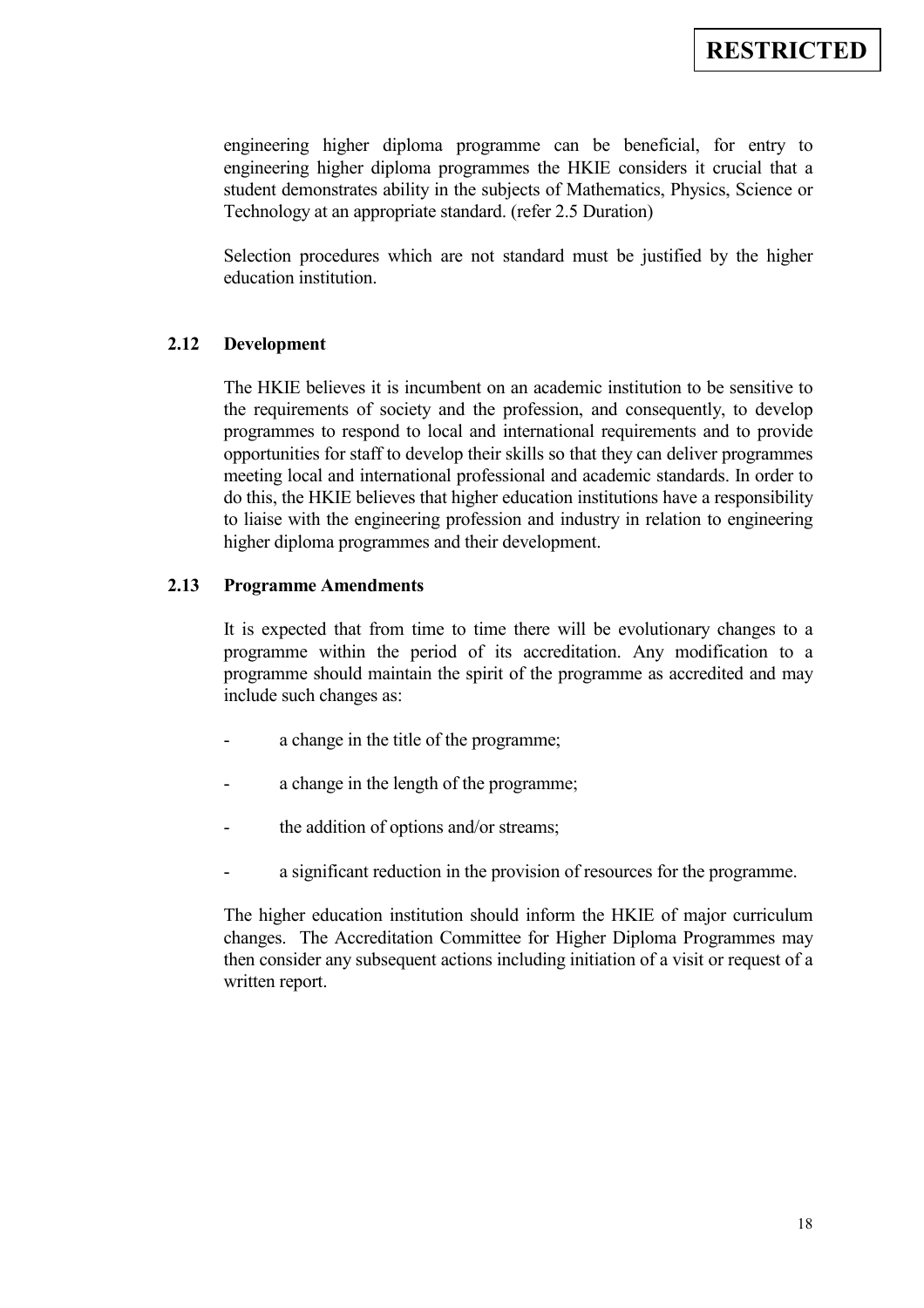# **3. ACCREDITATION SUBMISSIONS**

When preparing a submission for professional accreditation, the higher education institution is advised to consider the criteria in section 2 carefully, and to consult the HKIE as appropriate.

# **3.1 Provisional or Full Accreditation**

The following information and details which are requested relate both to provisional and full accreditation submissions. However, 'historical' information is obviously not relevant to provisional accreditation.

For the provisional accreditation of developing programmes the exercise should commence at least six months before the first cohort of students has reached the half way stage of the programme, at which time the responsible higher education institution should provide the preliminary details (section 3.2).

For the full accreditation of existing programmes, the responsible higher education institution should submit the preliminary details no later than six months before the expiry of approval.

For the full accreditation of developing programmes the exercise may commence at a date, mutually acceptable to the HKIE and the higher education institution, after the first graduates have emerged. The preliminary details should be submitted no later than six months before the visit.

In both cases, the full information requested (section 3.3) should be submitted at least six weeks before the date of any visit. If as a result of considering the submission further information is required, the chairman of the HKIE Accreditation Committee for Higher Diploma Programmes, in consultation with the chairman of the visiting team and the higher education institution may arrange to delay the timing of any visit or, in exceptional circumstances the cancellation of the exercise.

## **3.2 Preliminary Details**

A higher education institution seeking accreditation of a programme(s) is required to submit the following introductory information:

- 1. title of the faculty/college or department;
- 2. dean, head(s) of department(s), names, qualifications and date of appointments;
- 3. title of the programme(s);
- 4. name of programme leader;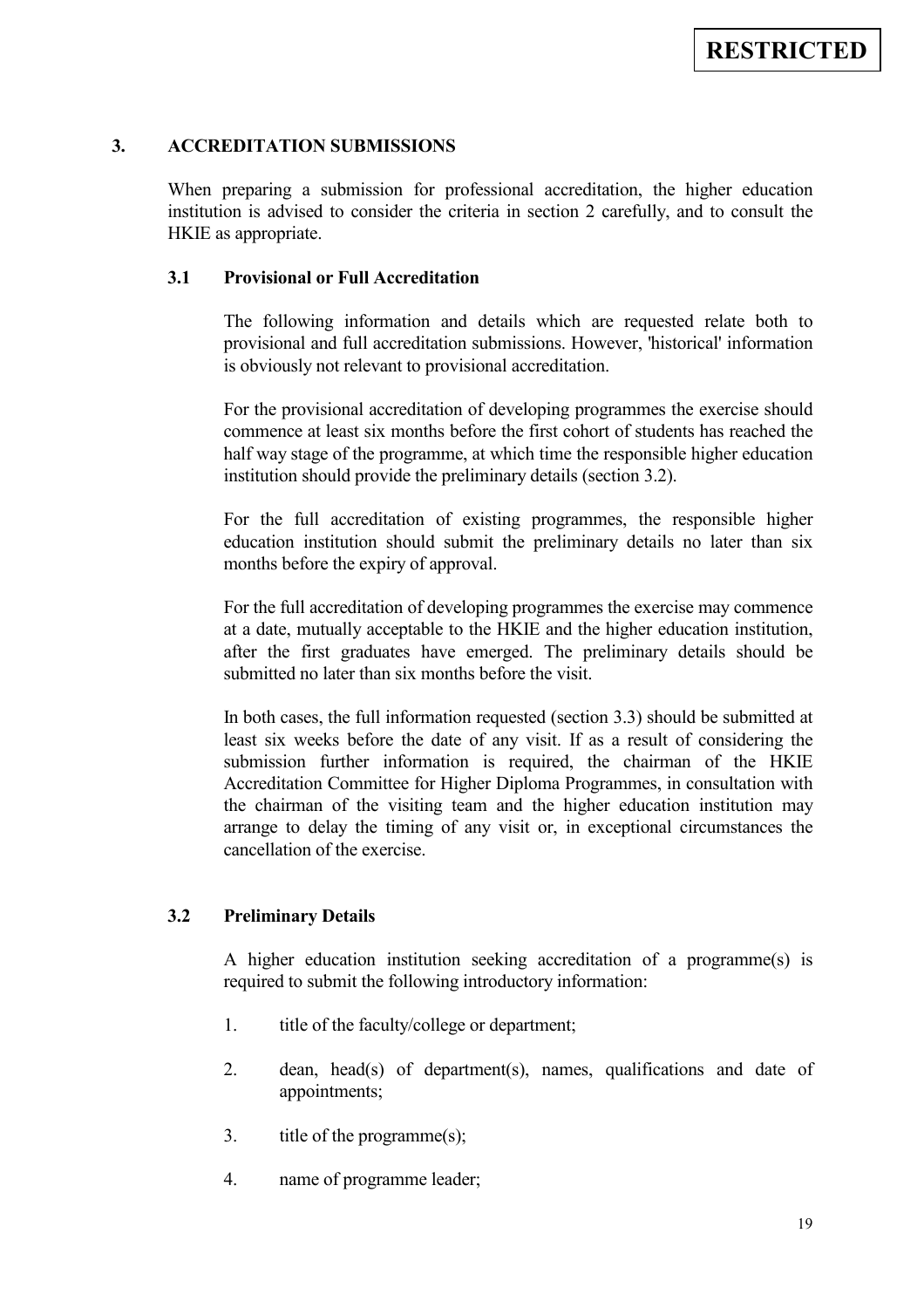- 5. accreditation sought (provisional or full);
- 6. brief resume(s), 100 words maximum, about the programme(s) submitted;
- 7. provisional dates for the visit.

# **3.3 Full Information**

The following details and documents are to be provided at least six weeks before the date of a visit:

- 1. if relevant, changes made to the programme(s) since any last visit. (If accredited by another professional body, the HKIE should have an opportunity of receiving the appropriate reports);
- 2. details of self validation procedures;
- 3. details of administrative and authoritative structure of the higher education institution and Faculty/College, indicating who holds ultimate responsibility for the programme;
- 4. the programme(s) philosophy;
- 5. duration of programme(s) in full-time equivalent and actual years, and in weeks per annum;
- 6. allocation of students' weekly work load as between lectures, tutorials, laboratory, project, etc, for each year of the programme(s);
- 7. details of the curriculum listing each course and subject, and the lecturer/lecturers, and giving for each subject the time-tabled hours per week for lectures, tutorials, and practical work, the total hours per week and per year. These details should be given for each year of the programme(s);
- 8. details of the programme including the following:
	- a. syllabuses;
	- b. objectives of each individual course;
	- c. hours allocated to each topic listed in the content;
	- d. practical experiments, drawings, fieldwork, or other practical work in relation to the syllabus;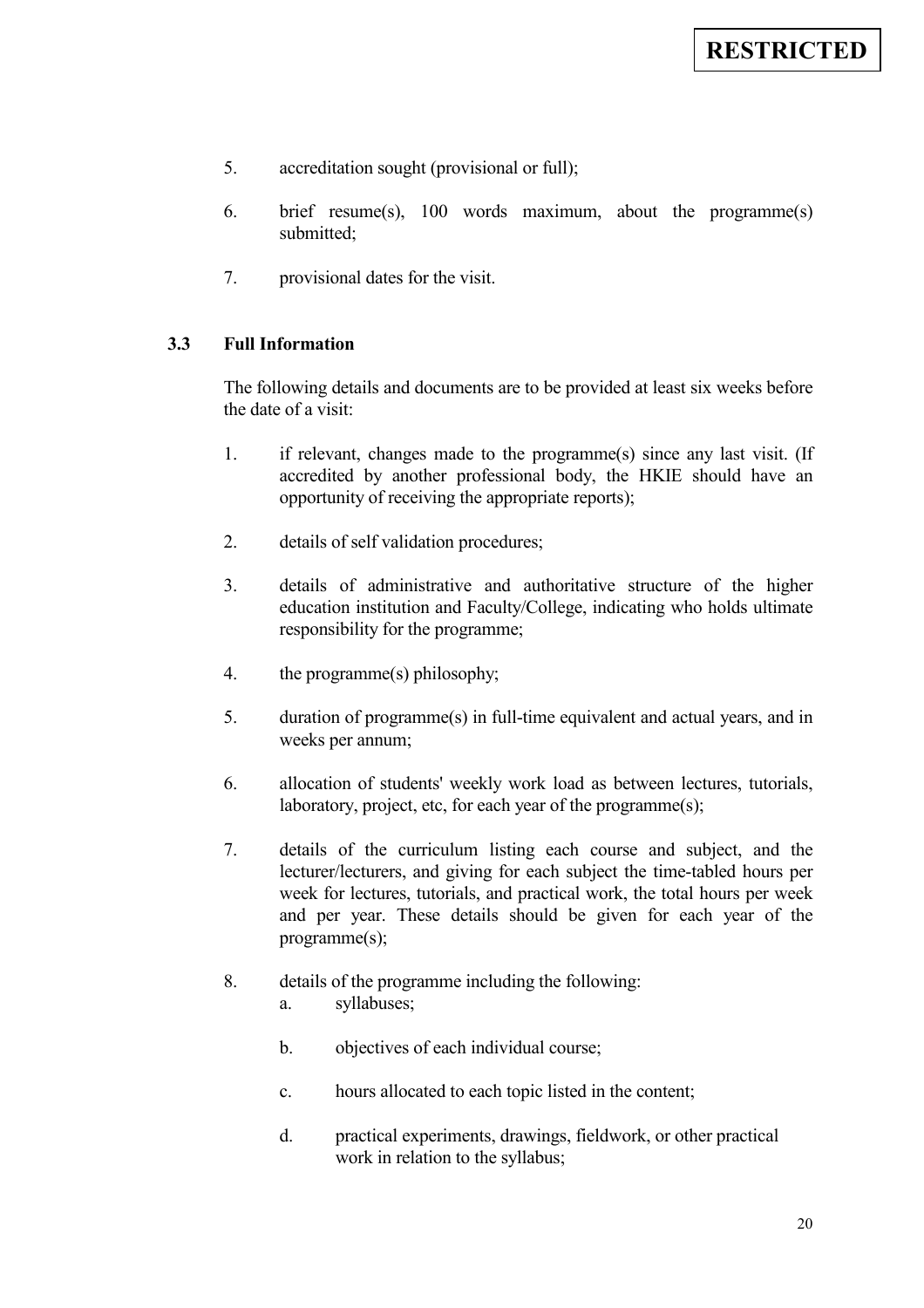- e. lists of essential and reference text-books;
- 9. details of the student admission procedures including the following: a. minimum entry requirements (including examples of advanced standing, if any);
	- b. selection criteria;
	- c. number of students admitted to the programme(s) year by year;
	- d. entry qualifications of students;
- 10. details of assessment procedures for syllabuses and for the programme(s) as a whole, including the assessment methods and attrition rate, plus the following:
	- a. the marks for each subject and the percentage of these allocated to written, practical project, and continuous assessment elements of the total marks for the subject;
	- b. final examination results for the past five years, or since commencement;
	- c. number and duration of examinations and/or practical tests for terminal examinations in each subject;
	- d. the conditions which permit a candidate to advance from one stage to the next;
	- e. the basis on which candidates are permitted to repeat failed subjects and to carry exemptions in other passed subjects;
- 11. details of external examination, or similar monitoring;
- 12. details of the teaching and support staff, including the following:
	- a. academic staff with curriculum vitae for each member listing the name, position, qualifications, membership of professional bodies, experience, research consultancy and publications;
	- b. technical, laboratory and other support staff with details of the names, qualifications and experience;
- 13. details of lecture halls, laboratories, workshops, and other work areas available for the programme, listing the floor area, number of student places and equipment;
- 14. information services, in particular, library facilities, and books and journals available for the programme(s);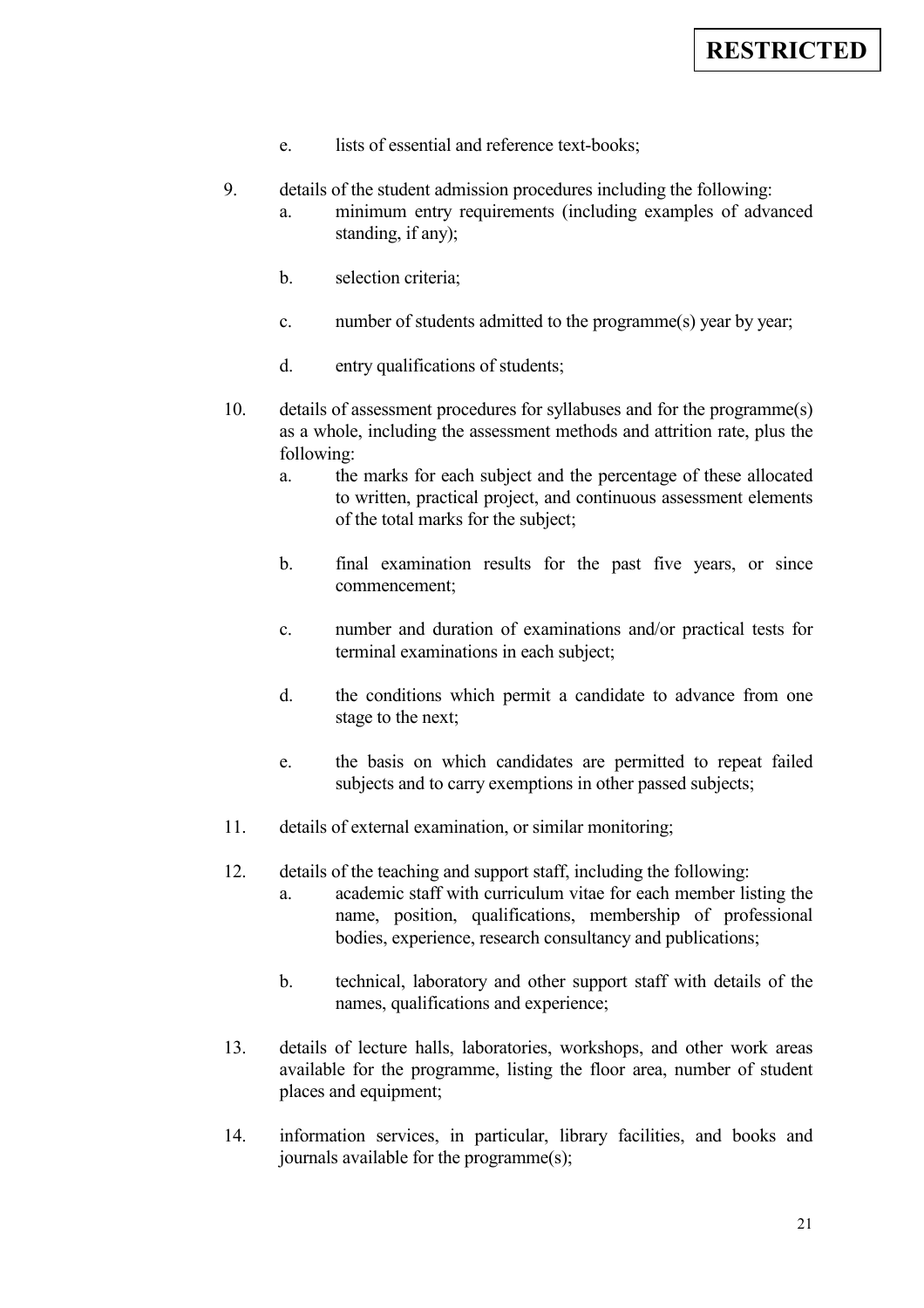- 15. computer facilities available for the programme(s);
- 16. graduate employment;
- 17. external professional contact by the staff and students;
- 18. funding of the department, equipment and research;
- 19. future plans, budgets and intentions for the programme(s);
- 20. evidence of practical training undertaken by the students;
- 21. process for ensuring continuing development of staff and programmes;
- 22. other information which the Faculty or College may wish to supply regarding the environment for the programme.

# **3.4 Information to be Available During the Visit**

The following material is to be made available during the accreditation visit:

- 1. examination question papers, specimen solutions for the last three normal examinations in each course;
- 2. marked examination scripts for the most recent examination in each course. For large classes the selection supplied should be representative of the range of marks;
- 3. course material supplied to students: course outlines, tutorial sheets, laboratory experiment instruction sheets, prescribed texts, notes etc;
- 4. examples of final year design, laboratory and other projects representative of the range of topics covered and the markings.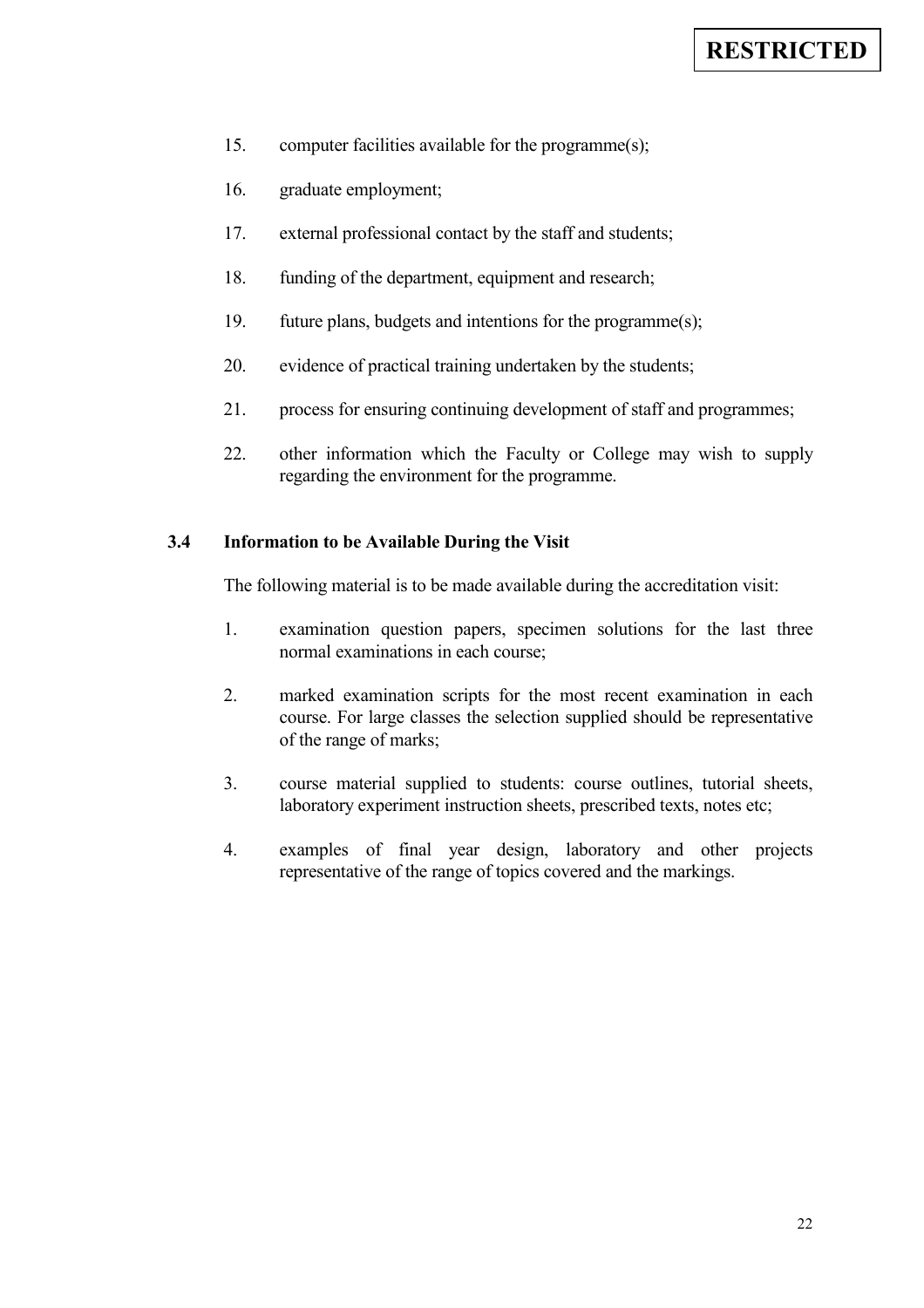# **APPENDIX**

#### **NOMENCLATURE**

#### **Academic Accreditation**

Any evaluation or assessment to determine whether the academic standards of an institution of higher education are comparable with internationally recognised standards. It includes course validation, course revalidation, institutional review and institutional accreditation.

#### **Professional Accreditation**

The evaluation and comparison of the academic standards of a degree or sub-degree and consideration of the appropriateness of the education component of that degree or sub-degree for professional practice.

#### **The Accreditation Panel for Engineering Higher Diploma Programmes**

Those Members of the Institution who are appointed to carry out professional accreditation visits on behalf of the HKIE.

#### **The Accreditation Exercise**

The full professional accreditation process.

#### **The Accreditation Visit**

A visit to an academic institution as an integral part of the professional accreditation exercise.

#### **The Visiting Team**

Members of the Accreditation Panel selected to carry out an accreditation exercise.

#### **Programme**

Refers to the complete curriculum of an engineering higher diploma, comprising courses/modules/credit units, assignments, workshops, projects and so on.

#### **Course**

Refers to a specific taught part of an engineering higher diploma programme (course is sometimes used to describe a whole engineering higher diploma programme, where that programme has a fixed curriculum). Courses are sometimes referred to as subjects, modules or credit units.